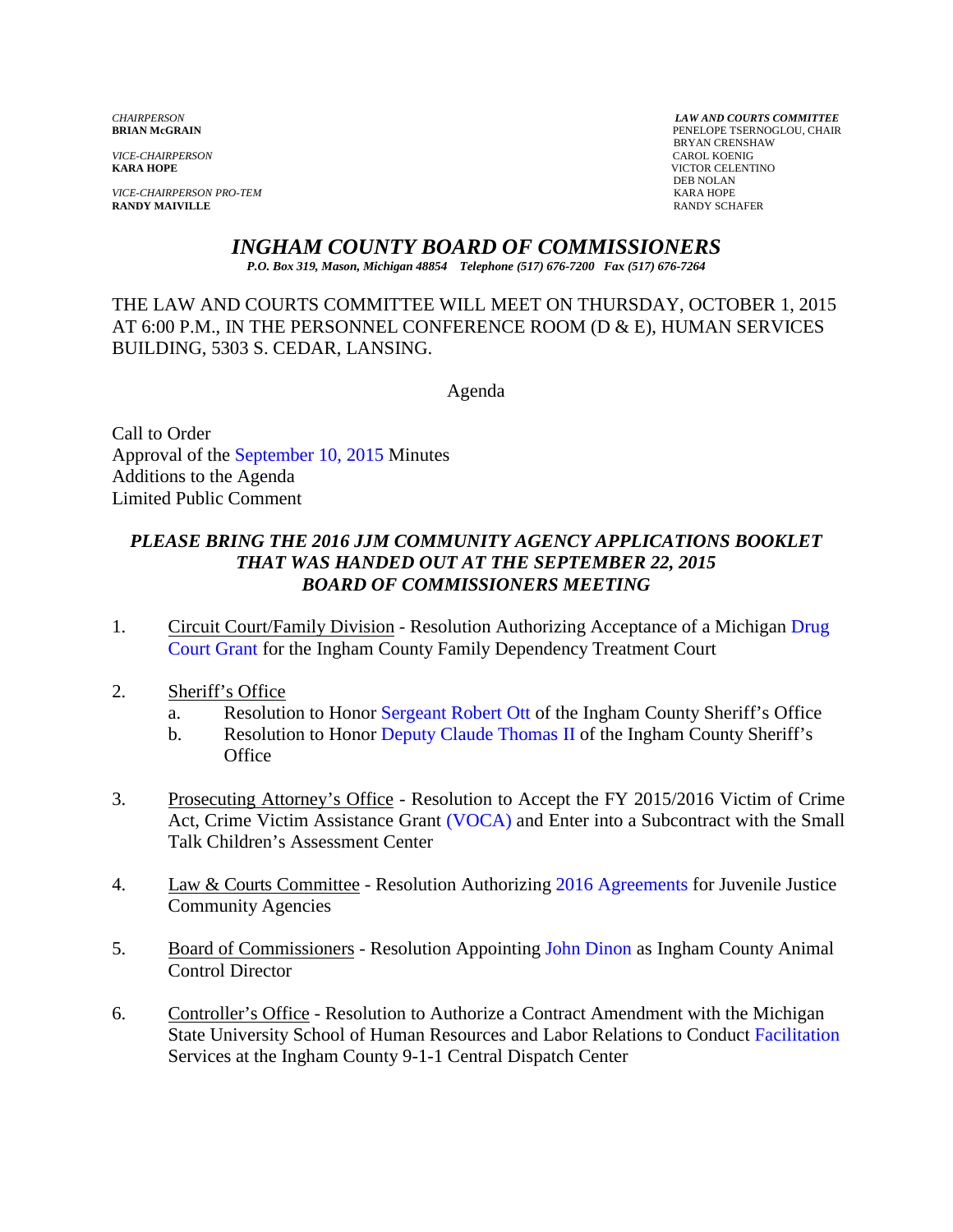7. Board Referral - Le[tter from the State of Michigan Departm](#page-28-0)ent of Health and Human Services Regarding the State Ward Chargeback Rates for Calendar Year 2016

Announcements Public Comment Adjournment

#### **PLEASE TURN OFF CELL PHONES OR OTHER ELECTRONIC DEVICES OR SET TO MUTE OR VIBRATE TO AVOID DISRUPTION DURING THE MEETING**

The County of Ingham will provide necessary reasonable auxiliary aids and services, such as interpreters for the hearing impaired and audio tapes of printed materials being considered at the meeting for the visually impaired, for individuals with disabilities at the meeting upon five (5) working days notice to the County of Ingham. Individuals with disabilities requiring auxiliary aids or services should contact the County of Ingham in writing or by calling the following: Ingham County Board of Commissioners, P.O. Box 319, Mason, MI 48854 Phone: (517) 676-7200. A quorum of the Board of Commissioners may be in attendance at this meeting. Meeting information is also available on line a[t www.ingham.org.](http://www.ingham.org/)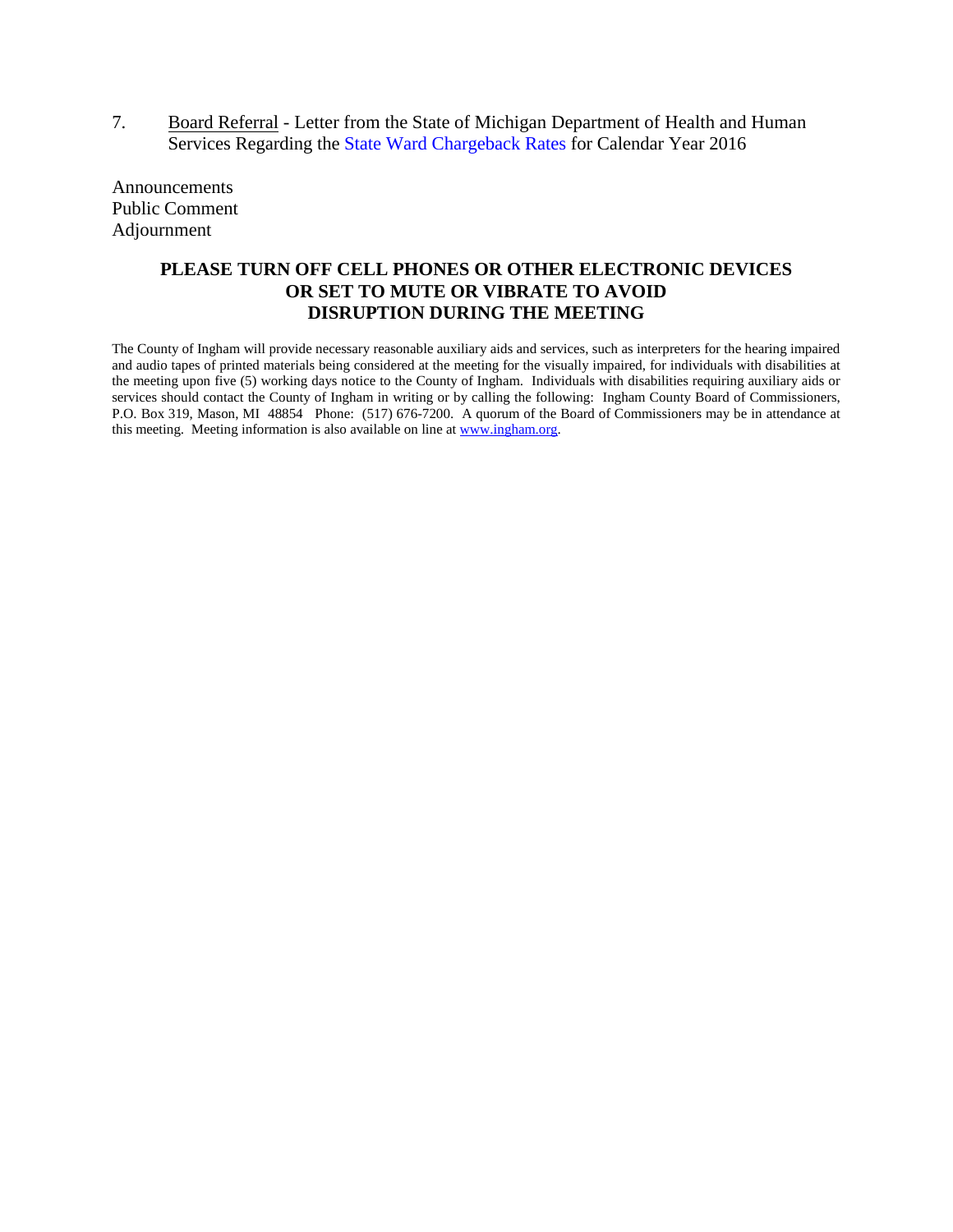#### LAW & COURTS COMMITTEE September 10, 2015 Draft Minutes

<span id="page-2-0"></span>

| <b>Members Present:</b> | Tsernoglou, Crenshaw, Koenig (arrived at 6:02 p.m.), Celentino, Nolan,<br>and Hope |
|-------------------------|------------------------------------------------------------------------------------|
| <b>Members Absent:</b>  | <b>Schafer</b>                                                                     |

Others Present: Comm. Maiville, John Neilsen, Allan Spyke, Travis Parsons, Lance Langdon, Rhonda Swayze, Sara Deprez, Julie Brockman, Diane Galbraith, Bruce Gaukel, Barb Davidson, Sherry Larner, Mike Parker, Tom Krug , Kathy Murray-Rice, Karen Phelps, Scott Clark, Libby Holland, Danielle Harris, Brittany Krogerson, Stanley Sheridan, Ryan Buck, and others

The meeting was called to order by Chairperson Tsernoglou at 6:00 p.m. in Personnel Conference Room "D & E" of the Human Services Building, 5303 S. Cedar Street, Lansing, Michigan.

Approval of the August 13, 2015 and August 27, 2015, 2015 Minutes

MOVED BY COMM. CRENSHAW, SUPPORTED BY COMM. HOPE, TO APPROVE THE MINUTES OF THE AUGUST 13, 2015 AND AUGUST 27, 2015 LAW & COURTS COMMITTEE MEETINGS.

THE MOTION CARRIED UNANIMOUSLY. Absent: Commissioners Koenig and Schafer.

#### Additions to Agenda

#### 2. Circuit Court

c. Resolution for Authorization to Enter into a Three Year Contract with Charlevoix County 7th Probate Court

#### Substitutes –

- 2. Circuit Court
	- a. Resolution to Accept the FY 2016 Swift and Sure Sanctions Probation Program Grant, Continue the Grant Funded Three-Quarter Time SSSPP Case Management Coordinator and Special Part-Time Prosecutor Positions, and Enter into **Subcontracts**
	- b. Resolution to Accept the FY 2016 Michigan Mental Health Court Grant Program Operational Grant and Continue the Grant Funded Three-Quarter Time ICEA Court Professional 5 Mental Health Court - Court Services Coordinator Position, and Enter into Subcontracts

Commissioner Koenig arrived at 6:02 p.m.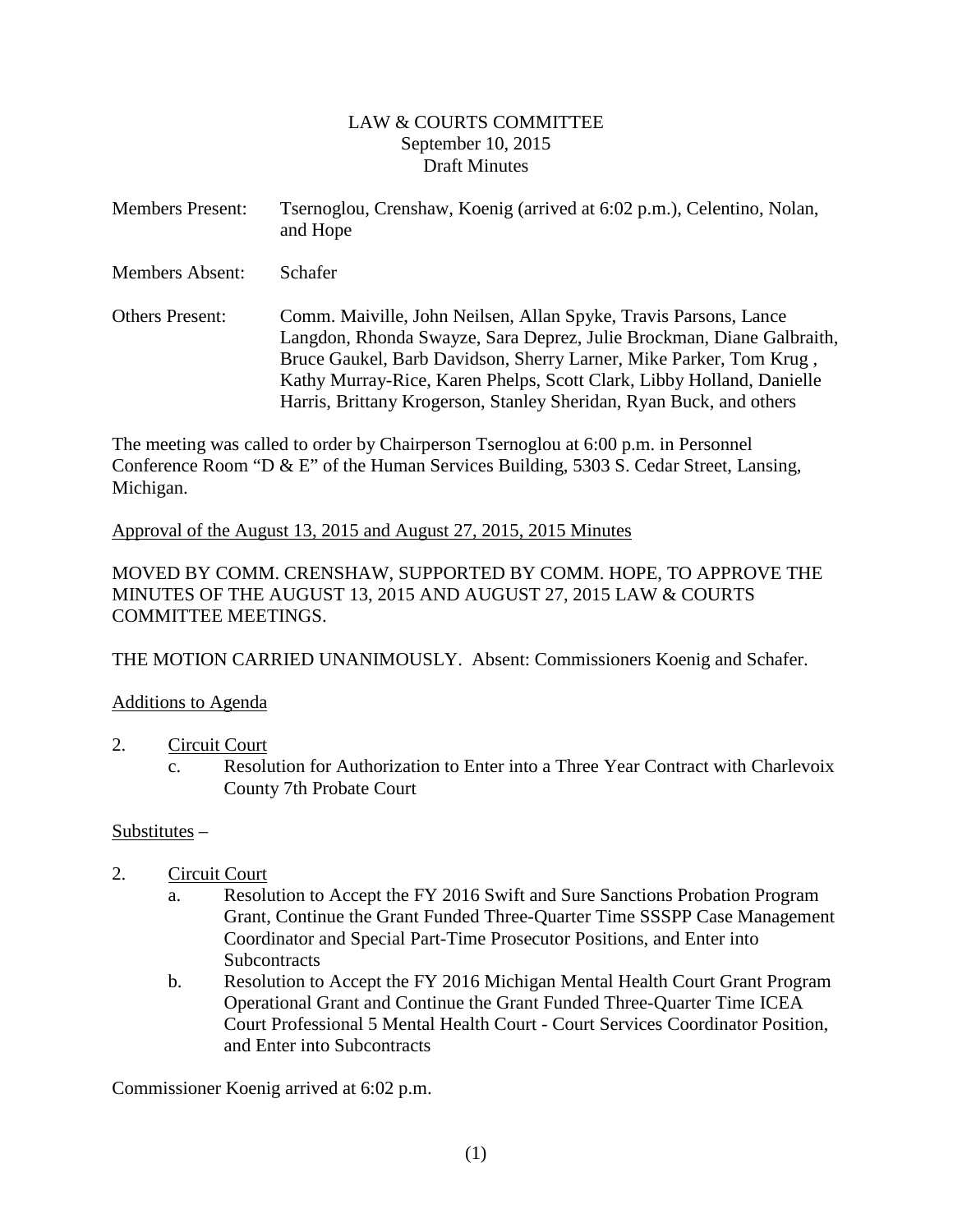### Limited Public Comment

None.

### MOVED BY COMM. CELENTINO, SUPPORTED BY COMM. CRENSHAW, TO APPROVE A CONSENT AGENDA CONSISTING OF THE FOLLOWING ACTION ITEMS:

- 1. Law & Courts Committee
	- b. Resolution Increasing the Size of the Animal Control Shelter Advisory Committee
- 2. Circuit Court
	- a. Resolution to Accept the FY 2016 Swift and Sure Sanctions Probation Program Grant, Continue the Grant Funded Three-Quarter Time SSSPP Case Management Coordinator and Special Part-Time Prosecutor Positions, and Enter into **Subcontracts**
	- b. Resolution to Accept the FY 2016 Michigan Mental Health Court Grant Program Operational Grant and Continue the Grant Funded Three-Quarter Time ICEA Court Professional 5 Mental Health Court - Court Services Coordinator Position, and Enter into Subcontracts
- 3. Sheriff's Office Resolution Authorizing the Ingham County Sheriff's Office to Extend a Contract with the Michigan Department of Corrections to Rent 190 Beds to the Michigan Department of Corrections

THE MOTION CARRIED UNANIMOUSLY. Absent: Commissioner Schafer.

THE MOTION TO APPROVE THE ITEMS ON THE CONSENT AGENDA CARRIED UNANIMOUSLY. Absent: Commissioner Schafer.

- 1. Law & Courts Committee
	- a. Interviews for the Animal Control Shelter Advisory Committee Appointments

Diane Galbraith interviewed for appointment to the Animal Control Shelter Advisory Committee.

Commissioner Nolan disclosed that Ms. Galbraith was currently a personal friend and they had worked together in the Labor Department.

#### MOVED BY COMM. CELENTINO, SUPPORTED BY COMM. KOENIG, TO RECOMMEND THE APPOINTMENT OF DIANE GALBRAITH TO THE ANIMAL CONTROL SHELTER ADVISORY COMMITTEE.

THE MOTION CARRIED UNANIMOUSLY. Absent: Commissioner Schafer.

2. Circuit Court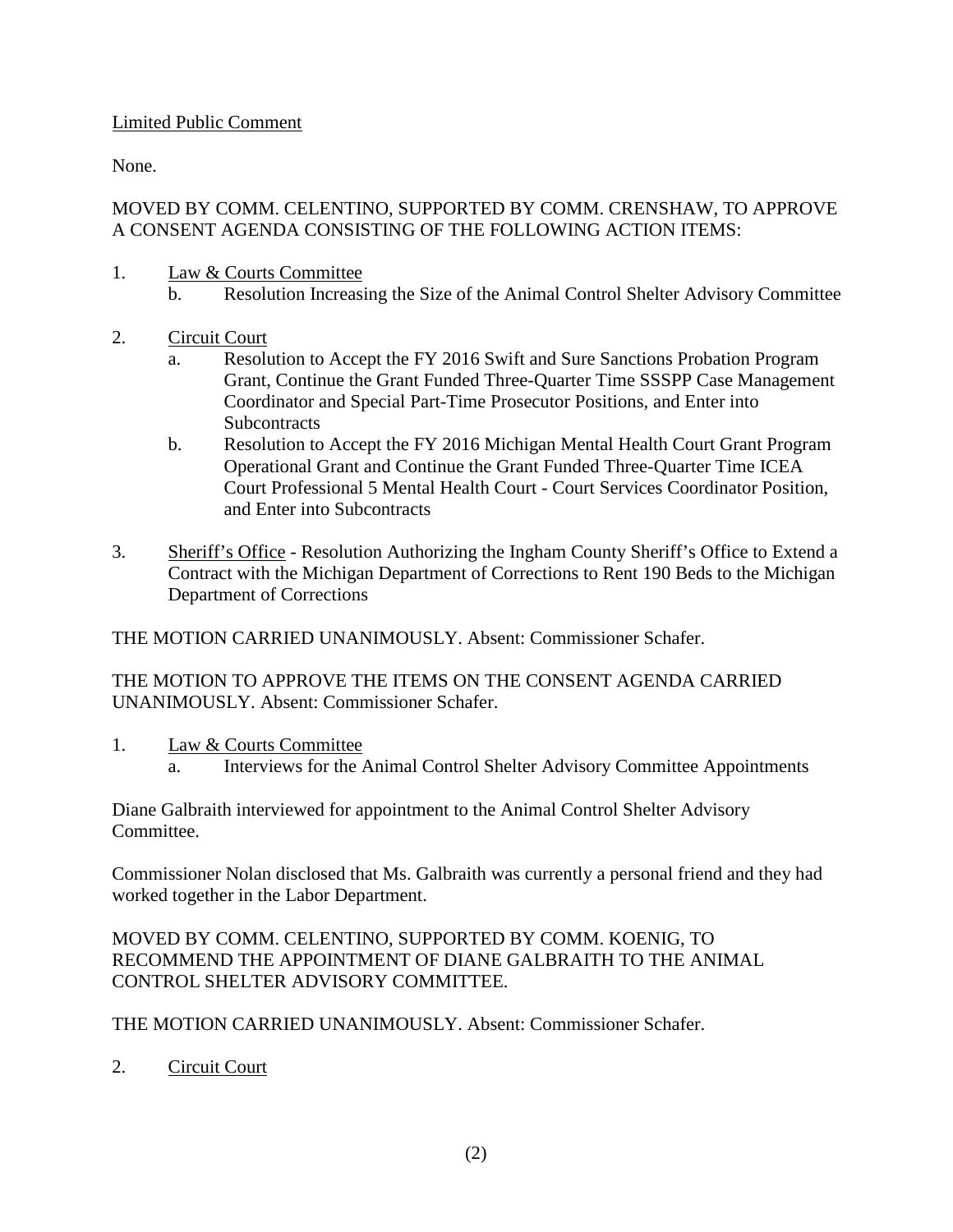c. Resolution for Authorization to Enter into a Three Year Contract with Charlevoix County 7th Probate Court

### MOVED BY COMM. CRENSHAW, SUPPORTED BY COMM. CELENTINO, TO APPROVE THE RESOLUTION FOR AUTHORIZATION TO ENTER INTO A THREE YEAR CONTRACT WITH CHARLEVOIX COUNTY 7TH PROBATE COURT.

Sara Deprez, Juvenile Services Director, provided an overview of the proposed resolution.

Commissioner Crenshaw asked whether any individuals were currently placed with this program.

Ms. Deprez answered that there was one individual currently placed with the program.

There was a discussion about the \$160 per day rate.

Commissioner Nolan asked how the Courts were going to handle the \$100,000 reduction in grants contemplated in Action Items No. 2(a)-(b).

John Neilsen, Chief Deputy Controller, provided an overview of the grant awards. He stated that the Court would be looking to renegotiate subcontracts to get everything within budget.

THE MOTION CARRIED UNANIMOUSLY. Absent: Commissioner Schafer.

4. 9-1-1 Center - Resolution Authorizing an Extension of the Infrastructure Maintenance Agreement with Harris Corporation for the Ingham County Public Safety Radio System

MOVED BY COMM. NOLAN, SUPPORTED BY COMM. CRENSHAW, TO APPROVE THE RESOLUTION AUTHORIZING AN EXTENSION OF THE INFRASTRUCTURE MAINTENANCE AGREEMENT WITH HARRIS CORPORATION FOR THE INGHAM COUNTY PUBLIC SAFETY RADIO SYSTEM.

Commissioner Celentino asked for clarification as to whether the County was going to use an RFP process to address this issue as opposed to the six year agreement contemplated in the resolution.

Mr. Neilsen stated that he had recommended the RFP process previously. He further stated that Brent Williams had reported that the County was not in a crisis situation since Harris would be supporting a similar system in Florida through 2021. Mr. Neilsen stated that the proposed contract, contemplated in the resolution, provided the County with an out clause with six month notice to Harris. He further stated that this issue was discussed by the 9-1-1 Advisory Committee. Mr. Neilsen stated that this opportunity was favorable for the County since there was only a 1% maintenance increase for each of the six years.

Commissioner Celentino asked whether the 9-1-1 Advisory Committee was going to continue to develop an RFP recommendation for the Board of Commissioners.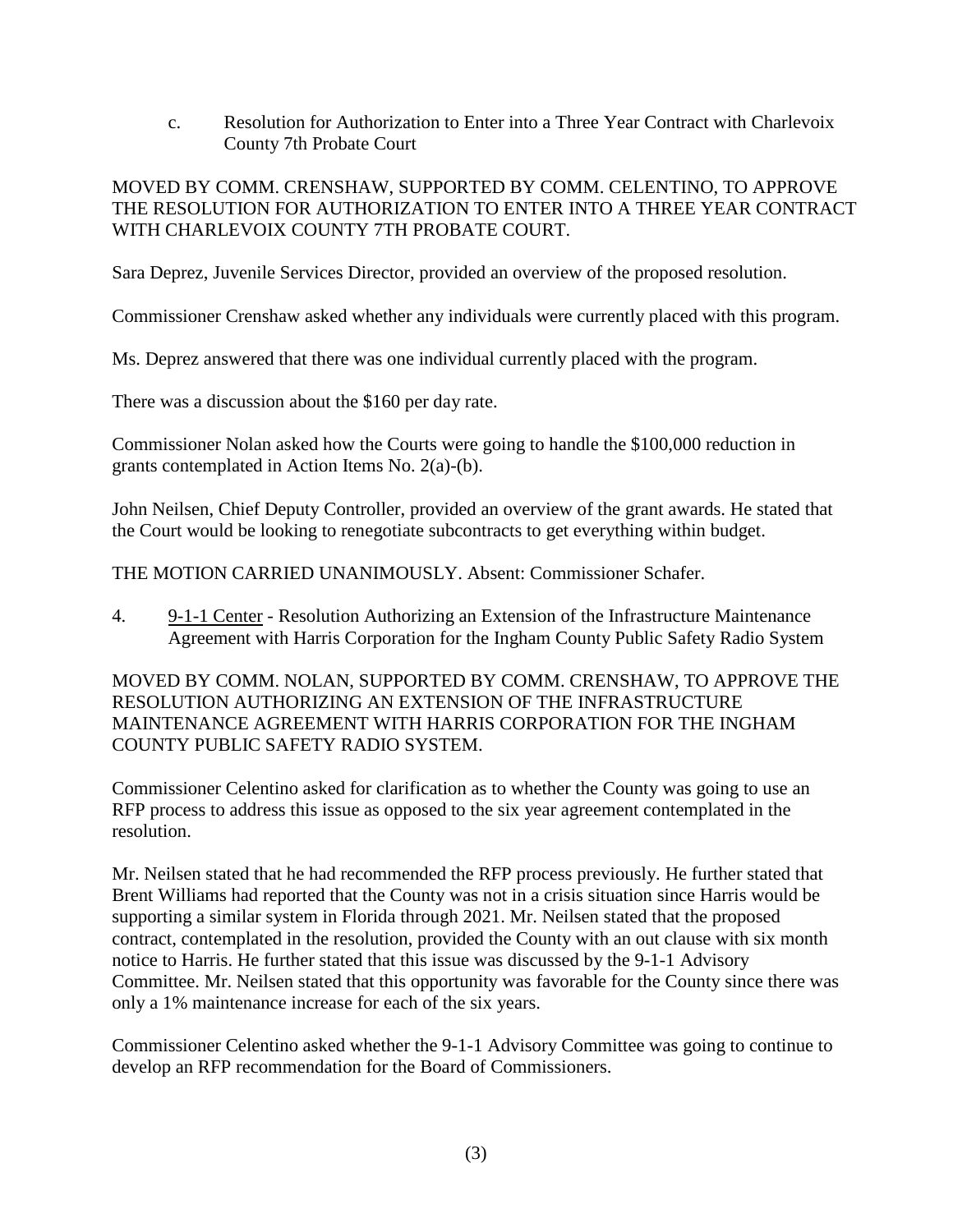Mr. Neilsen answered that the 9-1-1 Advisory Committee was interested in continuing to develop an RFP recommendation, however what had changed was that Harris Corporation had made a corporate decision to contractually support the existing EDAC's system for a minimum of six more years.

Commissioner Hope asked whether the out clause required the payment of a penalty.

Mr. Neilsen answered no.

Commissioner Nolan stated that she preferred developing the RFP as opposed to entering into the maintenance agreement contemplated by the resolution. She further stated that she would recommend a one or two year contract with Harris instead of six years if this resolution were to be considered.

Chairperson Tsernoglou asked whether this was a possibility.

Mr. Neilsen stated that it was possible, however the out clause could protect the County. He further stated that he would have preferred that Harris provide this contract proposal earlier.

### MOVED BY COMM. NOLAN TO AMEND THE RESOLUTION TO MAKE THE CONTRACT A TWO YEAR CONTRACT RATHER THAN SIX YEAR CONTRACT.

Discussion.

### THE MOTION TO AMEND THE RESOLUTION FAILED FOR LACK OF SUPPORT.

Commissioner Celentino stated that the Committee and Board of Commissioners could pass a resolution directing the 9-1-1 Advisory Committee to come back to the Committee with an RFP recommendation by a set deadline.

Discussion.

Commissioner Koenig stated that she viewed this resolution as a win-win since there was an out clause.

Discussion.

Commissioner Celentino stated that he wanted to make sure that we did not get off track from developing the RFP now because the maintenance agreement would be available to us for six years.

Chairperson Tsernoglou stated that the 9-1-1 Advisory Committee was directed to come up with a recommendation by the November Committee meeting.

Mr. Neilsen stated that he would pass this directive to the 9-1-1 Advisory Committee.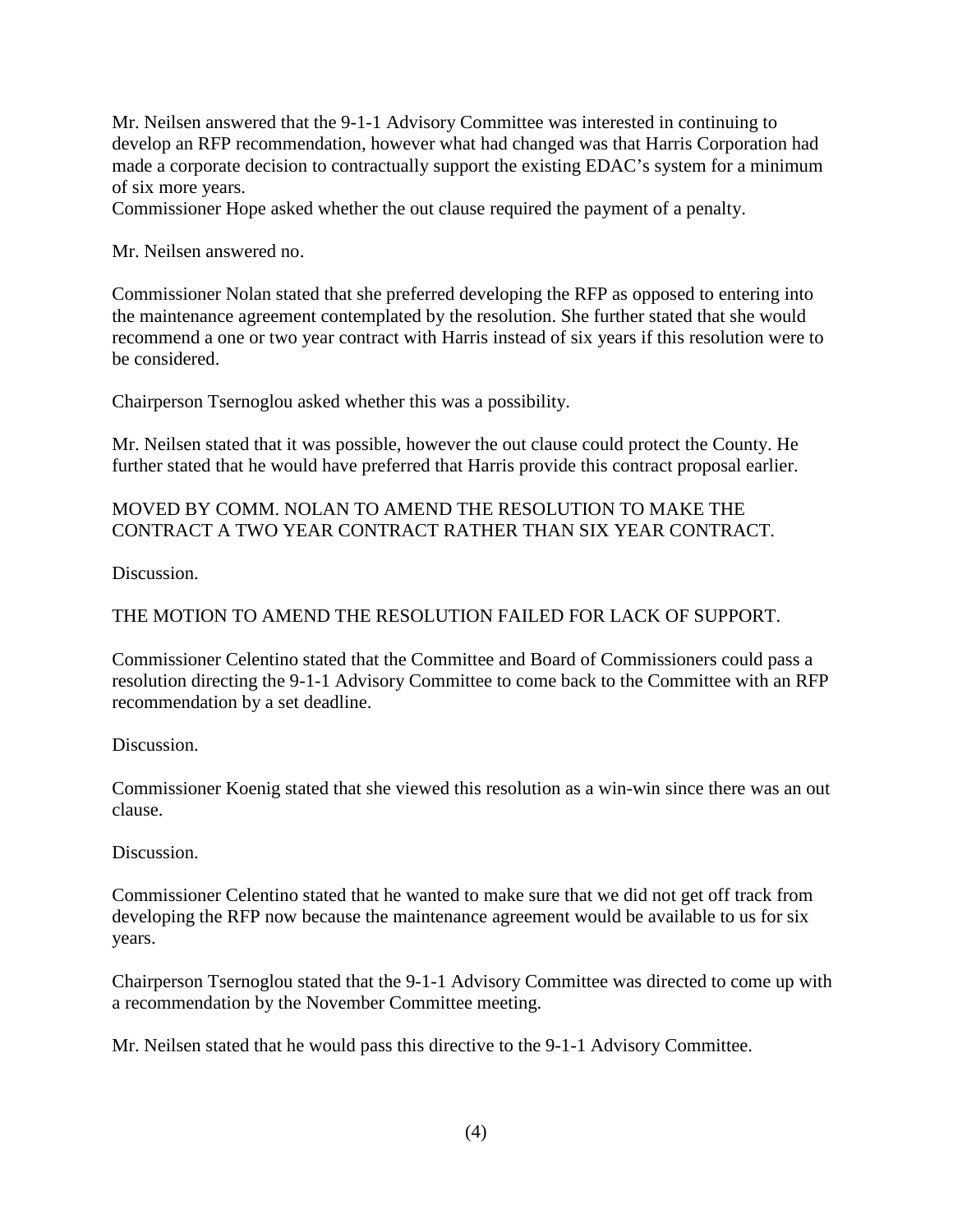THE MOTION CARRIED UNANIMOUSLY. Absent: Commissioner Schafer.

Lance Langdon, 9-1-1 Center Director, stated that this issue got started when we began receiving end of life notices. He further stated that this resolution would buy the County time to save or find funds for a new emergency telecommunications system.

Chairperson Tsernoglou asked for a moment of silence in honor of the Lansing firefighter, Dennis Rodeman, who was struck by a vehicle while he was collecting donations for charity and later passed away due to his injuries.

Chairperson Tsernoglou stated that meeting would be suspended at 6:43 p.m. in preparation for a presentation.

Chairperson Tsernoglou called the meeting back to order at 6:48 p.m.

5. Presentation by Dr. Brockman – "Internal Organizational Assessment, Recommended Report - Ingham County 9-1-1 Center"

Mr. Neilsen introduced Dr. Julie Brockman.

Chairperson Tsernoglou acknowledged the presence of many 9-1-1 Center employees and other stakeholders in the audience, and thanked them for attending tonight's meeting.

The following individuals introduced themselves to the Committee:

- Lance Langdon
- Bruce Gaukel
- Barb Davidson
- Sherry Larner
- Mike Parker
- Tom Krug
- Kathy Murray-Rice
- Karen Phelps
- Scott Clark
- Libby Holland
- Danielle Harris
- Brittany Krogerson
- Stanley Sheridan

Dr. Brockman presented the Internal Organizational Assessment and Recommended Report.

- 5. Presentation by Dr. Brockman "Internal Organizational Assessment, Recommended Report - Ingham County 9-1-1 Center"
	- a. Question and Answer Period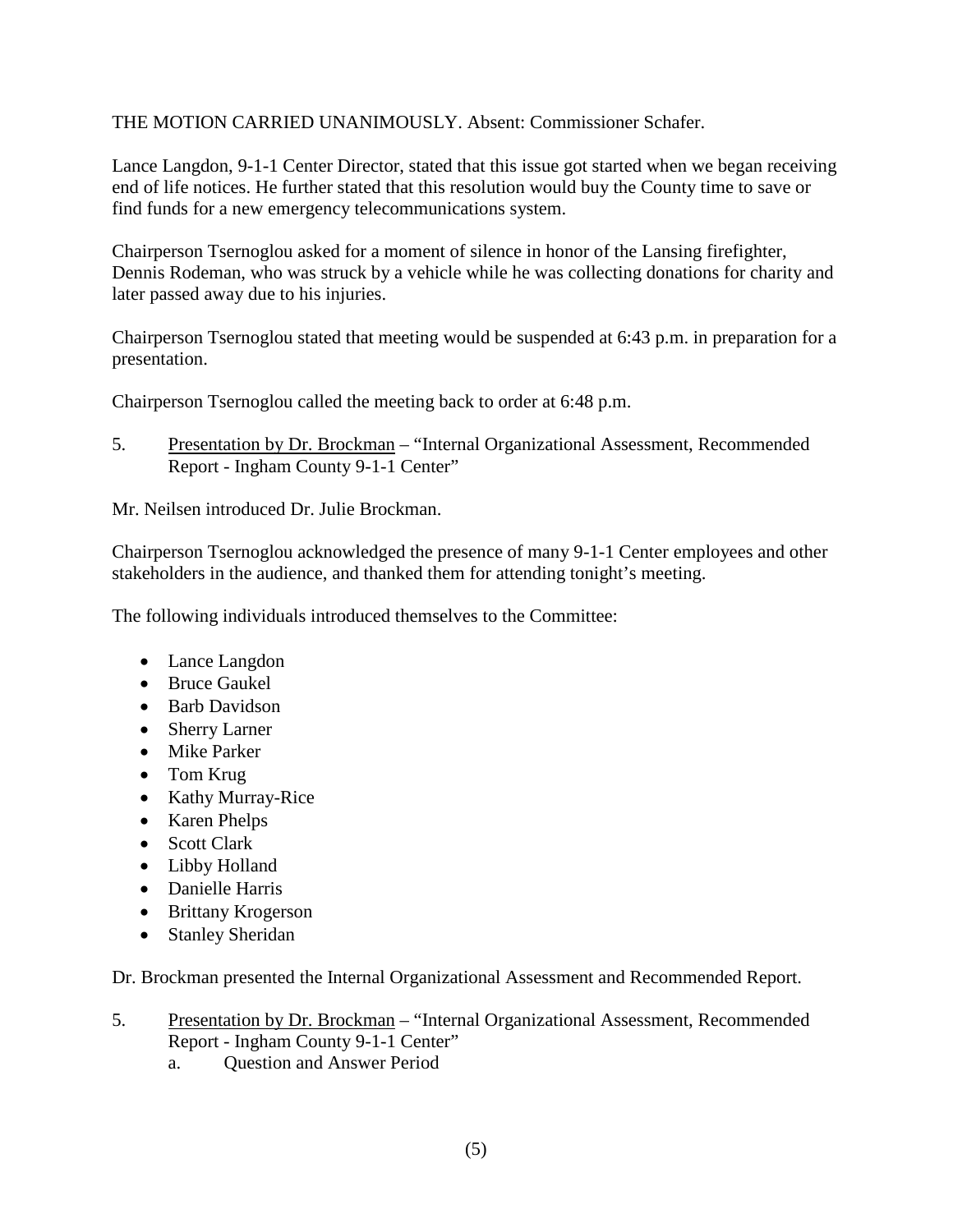Commissioner Nolan stated that this report was somewhat unsettling. She asked what the process would be to implement the presented recommendations.

Dr. Brockman stated that she recommended an external facilitative process, so people could learn how to solve the identified issues. She further stated that most of the issues could be addressed internally. Dr. Brockman stated that union leadership should be involved in the process as much as management.

Commissioner Crenshaw asked why there were more interviews completed than surveys.

Dr. Brockman stated that in a few cases, there were technical difficulties. She further stated that some others were concerned with survey's confidentiality.

Commissioner Nolan stated that the current County policy prohibiting employee reviews should be reviewed in the County Services Committee. She further stated that staff should report back to the Committee in three months on the status of implementing these recommendations.

Mr. Neilsen stated that reporting back to the Committee had been their intent.

Discussion.

Chairperson Tsernoglou thanked Dr. Brockman for her presentation.

Commissioner Koenig stated that she toured the 9-1-1 Center for roughly 5-6 hours a while ago, and she was very impressed with everyone's performance and experience.

#### Announcements

None.

#### Public Comment

Tom Krug, FOP Executive Director, addressed the Committee. He stated that he was involved in this project from the beginning and Dr. Brockman did an excellent job. Mr. Krug stated that there were issues that needed to be addressed. He further stated that 51 employees who were FOP members were interviewed on their own time, which reflected their dedication to the 9-1-1 Center. Mr. Krug encouraged the commissioners to tour the 9-1-1 Center. He further stated that Dr. Brockman should continue to be involved in this process as an outside facilitator.

Kathy Murray-Rice, 9-1-1 Center Dispatcher and Union Steward, thanked the Committee for retaining Dr. Brockman for this assessment as it was needed. She further stated that we needed to be fast to implement changes that were recommended. Ms. Murray-Rice stated that overtime was a huge issue that needed to be addressed. She further stated that there could be issues with finding proper training if the 9-1-1 Center continued to lose employees.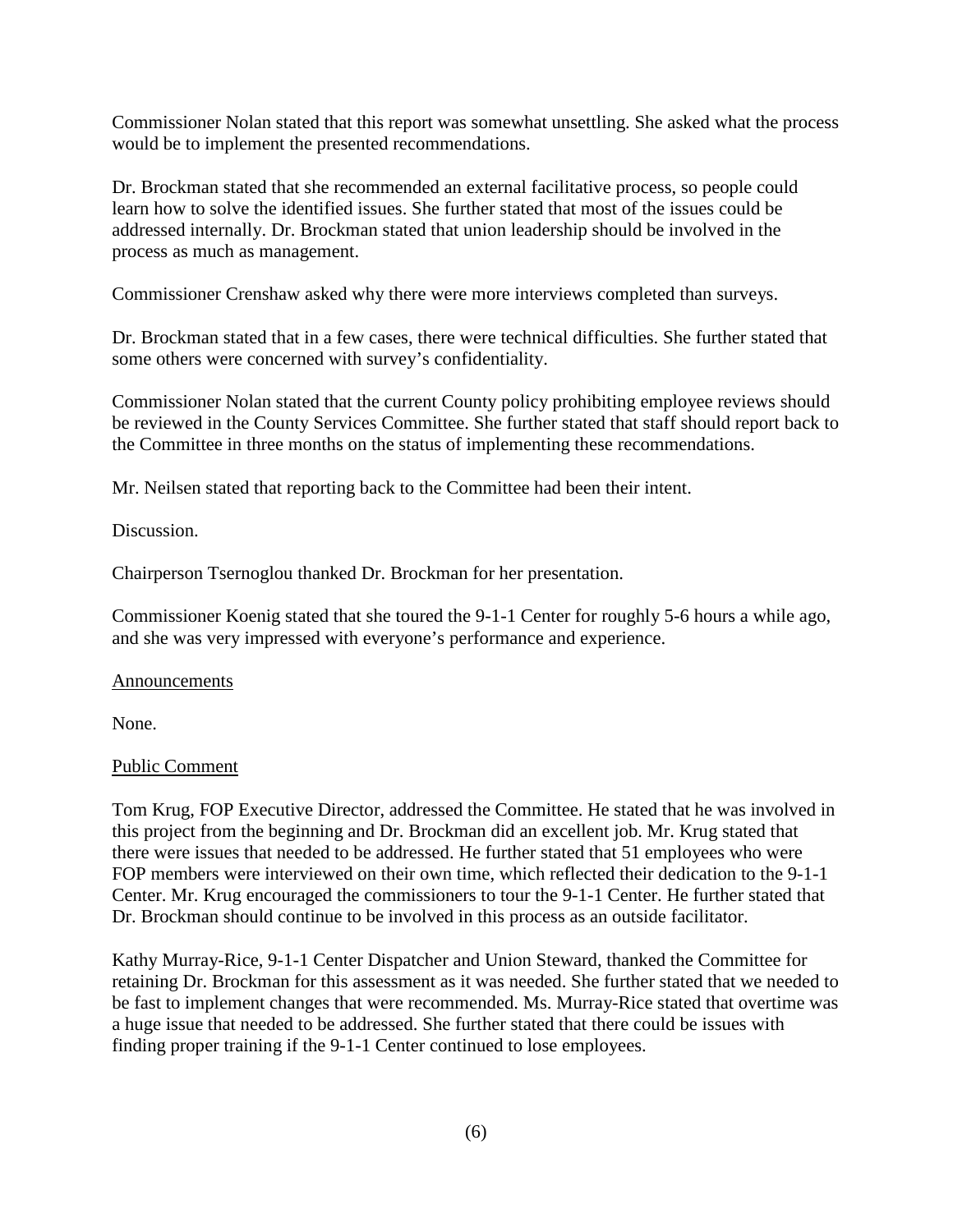Barb Davidson, 9-1-1 Center Night Shift Supervisor, stated that the 9-1-1 Center employees were extraordinary. She further stated that working at the 9-1-1 Center was a thankless job. Ms. Davidson stated that she wanted the commissioners interested in what was occurring at the 9-1-1 Center. She further stated that, as a member of the Teamsters, she was recommending that Dr. Brockman be retained as the external facilitator.

#### Adjournment

The meeting was adjourned at 7:32 p.m.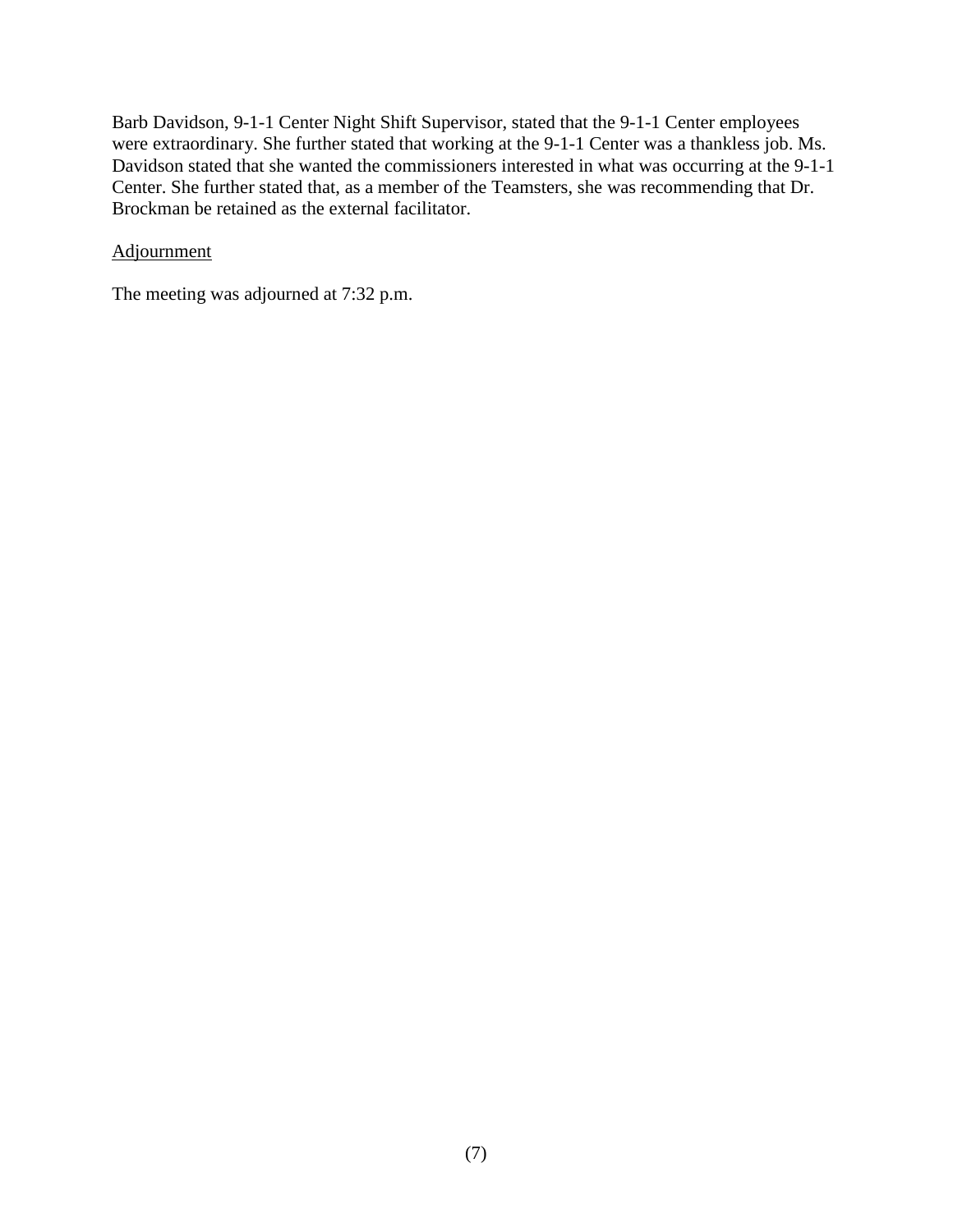# **OCTOBER 1, 2015 LAW & COURTS AGENDA STAFF REVIEW SUMMARY**

## **RESOLUTION ACTION ITEMS:**

### **The Chief Deputy Controller is recommending approval of the following resolutions/actions:**

*1. Circuit Court/Family Division - Resolution Authorizing Acceptance of a Michigan Drug Court Grant for the Ingham County Family Dependency Treatment Court*

This resolution authorizes acceptance of the Michigan Drug Court Grant Program grant to continue the Family Dependency Treatment Court program in 2015/16. This will continue the grant funded special part time positions and programming, as well as the authorization to enter into subcontracts with the various providers. Funds are anticipated and contained within the 2015 and 2016 budgets. (see attached memo)

- *2. Sheriff's Office*
	- *a. Resolution to Honor Detective Bob Ott of the Ingham County Sheriff's Office*
	- *b. Resolution to Honor Deputy Claude Thomas II of the Ingham County Sheriff's Office*

The two resolutions above honor two long time Sheriff's Office employees for their service to Ingham County.

*3. Prosecuting Attorney's Office - Resolution to Accept the FY 2015/2016 Victim of Crime Act, Crime Victim Assistance Grant (VOCA) and Entering into a Subcontract with Small Talk Children's Assessment Center* 

This resolution authorizes acceptance of an enhanced VOCA Grant up to \$133,900.00 increasing the budgeted amount from approximately \$75,000 by another \$58,900. This increased grant award will allow more funding to victims of crime and fully fund the Domestic Violence Coordinator. There is also an increase in funding to cover training, supplies, transportation costs and interpretation costs.

It also authorizes a subcontract for the 2015/2016 VOCA Grant from October 1, 2015 – September 30, 2016 with Small Talk Children's Assessment Center in the amount of \$29,021.00. Finally, it amends the 2015 and 2016 budgets to recognize the new revenue and corresponding expenses. (see attached memo)

#### *4. Law & Courts Committee - Resolution Authorizing 2016 Agreements for Juvenile Justice Community Agencies*

This resolution will authorize contracts for the 2016 Juvenile Justice Community Agency Process. The Board of Commissioners previously reserved \$100,000 of the Juvenile Justice Millage (JJM) funds to contract with qualified vendors, to increase the capacity of the county juvenile justice system for the treatment of delinquent and disturbed youth which the County believes to be consistent with the provisions of the millage.

The Committee will hear presentations on the proposed programs and review the applications for these funds before they recommend funding to the Finance Committee and the Board of Commissioners.

Copies of the JJM Community Agencies Applications, Resolution #15-297 "Resolution to Adopt the 2016 Juvenile Justice Community Agency Process Calendar," and other background material were distributed to the Board of Commissioners at their September 22, 2015 meeting per the adopted calendar.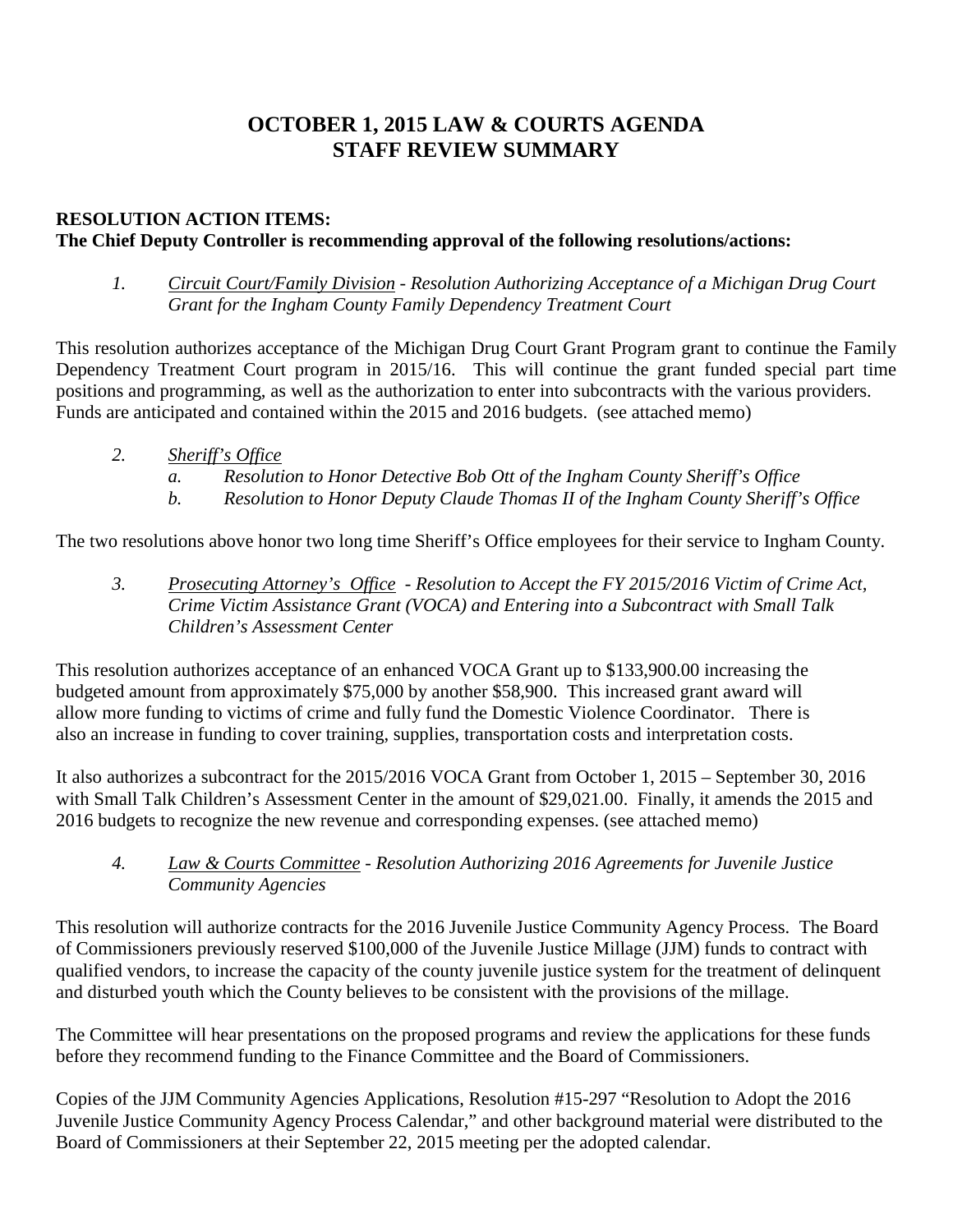There was a total of four current JJM Community Agency applications received for funding requests for this fiscal year:

| Child and Family Charities – Nexus                    | \$38,351  |
|-------------------------------------------------------|-----------|
| Child and Family Charities - Teen Court               | \$24,393  |
| <b>Resolution Services Center of Central Michigan</b> | \$27,500  |
| Small Talk Children's Assessment Center               | \$17,038  |
|                                                       | \$107,282 |

Therefore, the County has \$107,282 in requests for funding with an allocation of \$100,000 available. The 2016 requests exceed available funds by \$7,282. (see attached memo)

*5. Board of Commissioners - Resolution Appointing John Dinon As Ingham County Animal Control Director*

This resolution authorizes acceptance of the unanimous conditional recommendation from the Animal Control Director Search Committee for the selection of John Dinon as Animal Control Director for Ingham County. Mr. Dinon has accepted the position and final details such as start date and salary will be provided prior to the Law & Courts meeting. (see attached memo)

*6. Controller's Office* - *Resolution to Authorize a Contract Amendment with the Michigan State University School Of Human Resources and Labor Relations to Conduct Facilitation Services at the Ingham County 9-1-1 Central Dispatch Center*

This resolution authorizes a contract amendment with the Michigan State University School of Human Resources and Labor Relations to provide additional "facilitation services" to supplement their Internal Organizational Assessment of the Ingham County 9-1-1 Central Dispatch Center for an additional cost not to exceed \$6,500. The funds are proposed to come from the 2015 Contingency Fund. (see attached memo)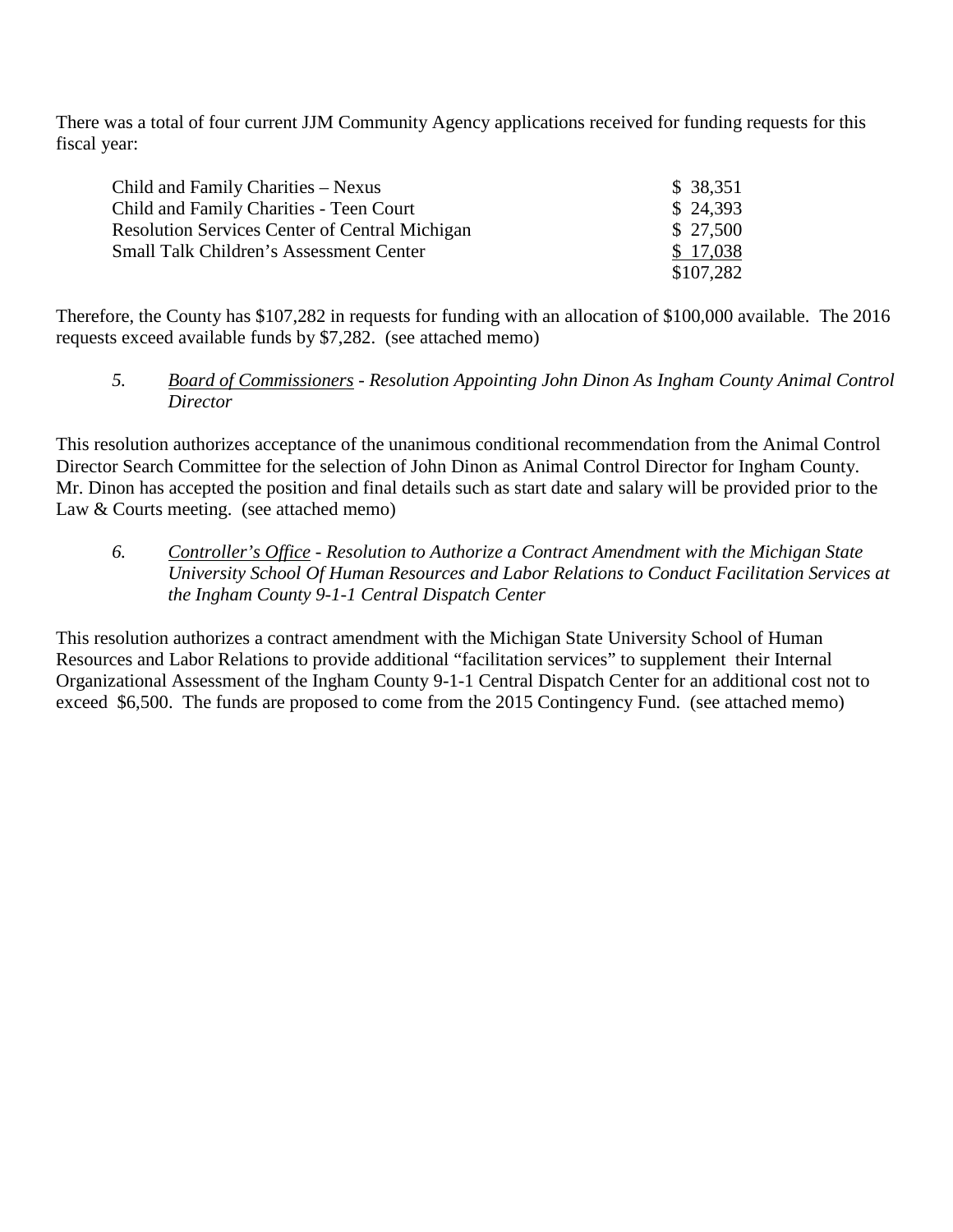#### **Agenda Item 1**

<span id="page-11-0"></span>TO: Law and Courts Committee

FROM: Maureen Winslow

DATE: September 23, 2015

#### RE: **Family Dependency Treatment Court Grant**

The Michigan Drug Court Grant Program, administered by the State Court Administrative Office, has awarded a grant in the amount of \$70,000 to the Ingham County Circuit Court's Family Dependency Treatment Court. The grant period runs through September 30, 2016.

The award allows the Family Court to continue the funding for three special part-time Program Assistant positions. One Program Assistant works days monitoring clients, administering risk assessments, maintaining the drug court data base, and prepping for drug court reviews. The other two assistants work evenings and weekends monitoring clients involved in the program, as well as transporting clients to court ordered treatment programs, substance testing, and consultation.

The resolution requests the authorization to accept the grant, allow for the grant funded positions and programming, as well as the authorization to enter into subcontracts with the National Council on Alcoholism, Michigan State University Psychological Clinic, House Arrest Services, Forensic Fluids, and Dr. Norman Miller.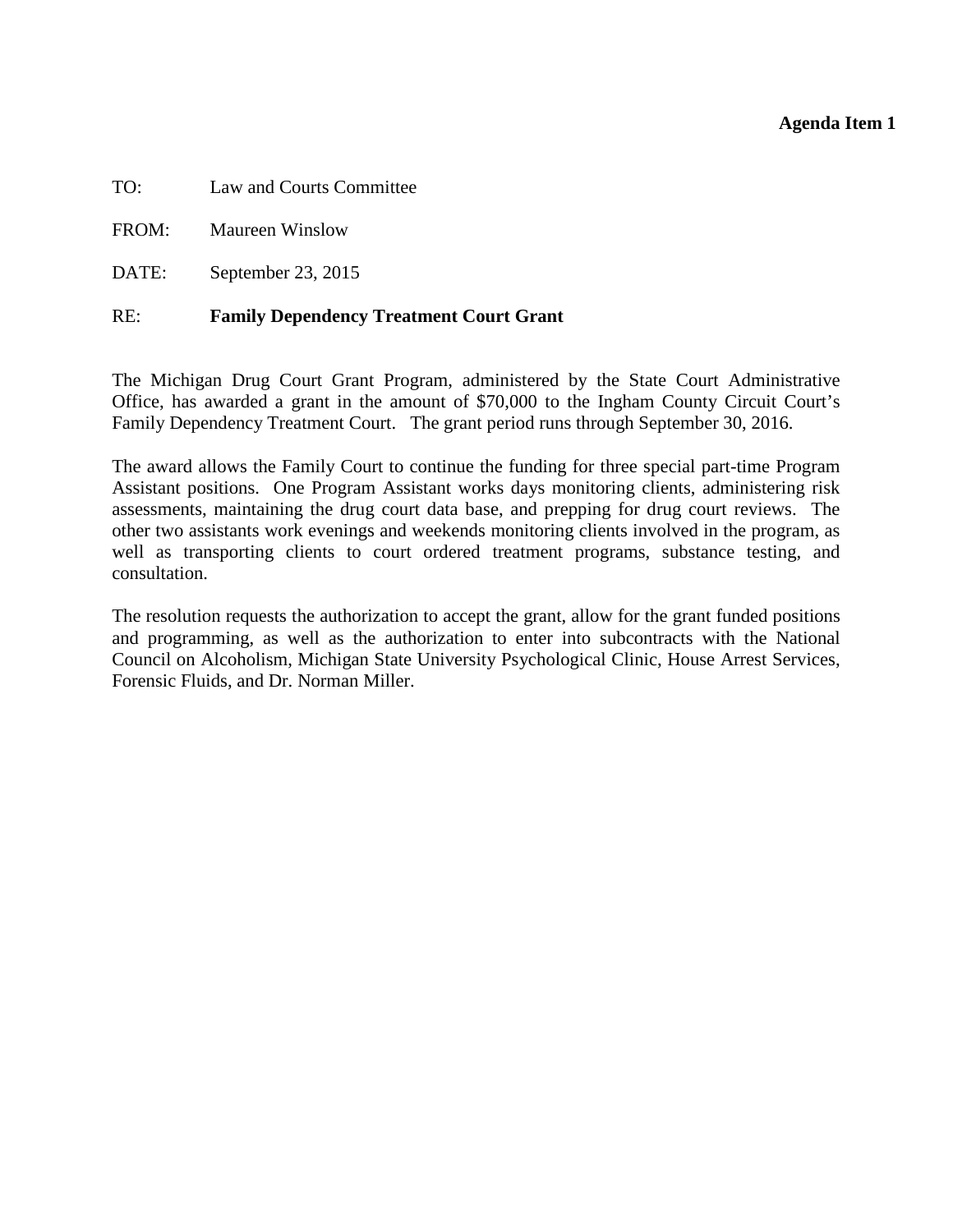Introduced by the Law and Courts and Finance Committees of the:

## INGHAM COUNTY BOARD OF COMMISSIONERS

### **RESOLUTION AUTHORIZING ACCEPTANCE OF A MICHIGAN DRUG COURT GRANT FOR THE INGHAM COUNTY FAMILY DEPENDENCY TREATMENT COURT**

WHEREAS, the Michigan Drug Court Grant program, administered by the State Court Administrative Office, has awarded a grant in the amount of \$70,000 to the Ingham County Circuit Court's Family Dependency Treatment Court for purposes of eliminating barriers to treatment as well as continuing funding three positions; and

WHEREAS, the Family Dependency Treatment Court handles cases involving parents of children petitioned to the Court for abuse and or neglect and the parent's primary issue is substance abuse; and

WHEREAS, the barriers affected with this grant will include supervision, transportation, rewards and incentives, trauma assessment, substance testing, cognitive behavioral therapy, relapse prevention intervention, emotional regulation, in-patient treatment, risk assessment, psychiatric/pain management consultation and assessment; and

WHEREAS, the grant award also includes money to continue the funding of three Special Part-time Family Dependency Treatment Court Program Assistants (one working traditional hours and two working evening and weekend hours) who will work with the Coordinator and Case Managers of the program to ensure the specialty court participants attend testing and treatment, receive incentives and rewards, have additional professional contacts, have transportation to services, and assist in data collection and input; and

WHEREAS, the FDTC Program Assistant position has been determined by Ingham County's Human Resource Department to be a Special Part Time position without benefits at a UAW B pay grade and will be funded for the duration of the grant which ends September 30, 2016; and

WHEREAS, the grant award will pay for up to three employees to attend the annual Michigan Association of Treatment Court Professionals conference in 2016; and

WHEREAS, the acceptance of this award is recommended to the Ingham County Board of Commissioners in order to enhance the work of the Family Dependency Treatment Court.

THEREFORE BE IT RESOLVED, the Ingham County Board of Commissioners hereby authorizes accepting a grant from the Michigan Drug Court Grant Program to the Ingham County Circuit Court's Family Dependency Treatment Court for the sum of \$70,000 for the purposes of eliminating barriers to treatment, enhancing treatment, providing rewards and incentives, participation in the annual Drug Court conference and continued employment of three Special Part Time Family Dependency Treatment Court Program Assistant positions at a UAW B pay grade, without benefits, for the time period of October 1, 2015 through September 30, 2016.

BE IT FURTHER RESOLVED, that a grant subcontract with the National Council on Alcoholism is authorized to provide cognitive behavioral therapy at \$35/session and relapse prevention at a cost of \$37.50 per session, not to exceed \$6,000 for the duration of this grant period; and to provide in-patient treatment services not to exceed a total of \$500 for the duration of this grant period.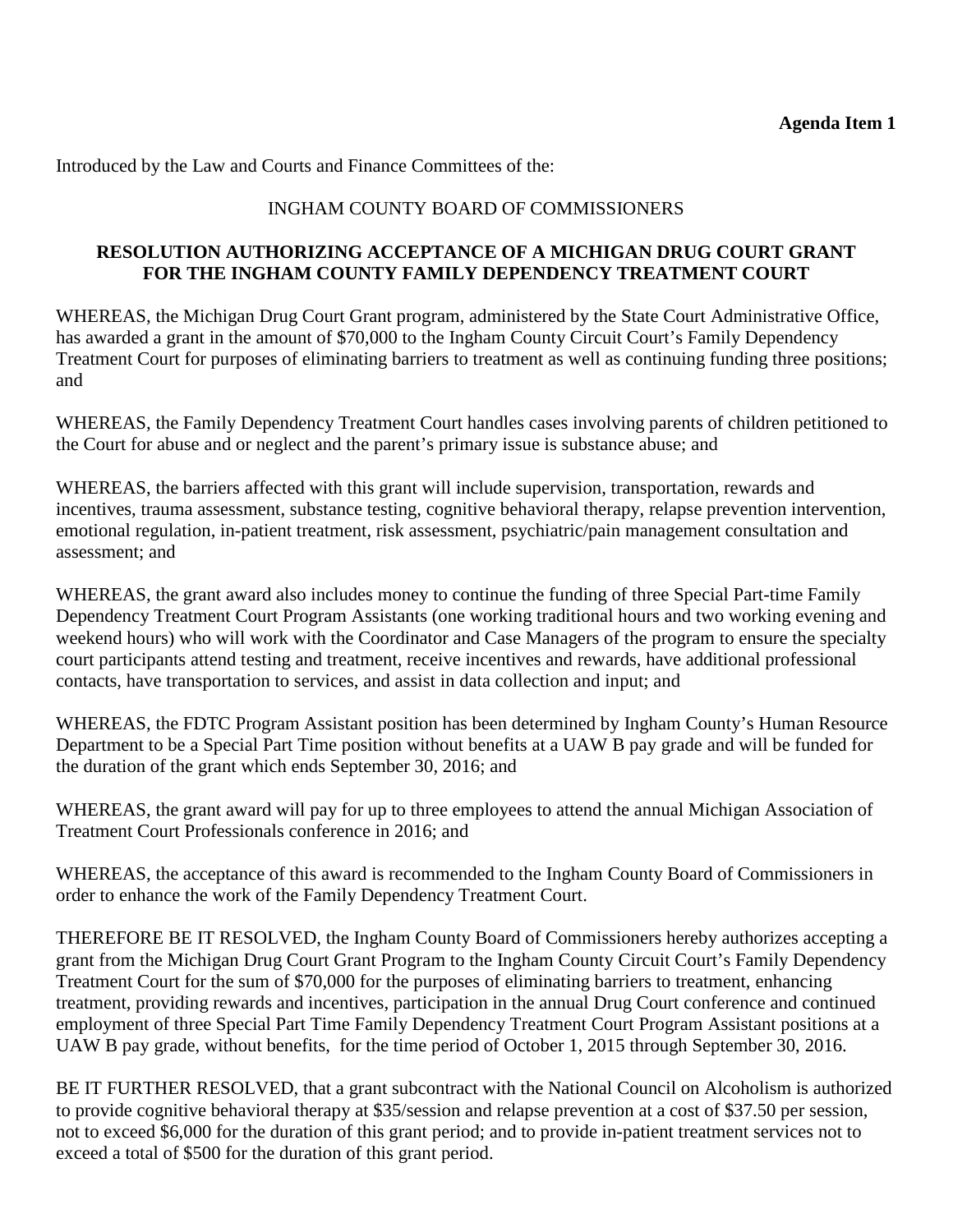BE IT FURTHER RESOLVED, that a grant subcontract with House Arrest Services is authorized to provide substance abuse monitoring at a cost of \$25.00 activation & \$9.50/day for SCRAM alcohol tether, \$7.00/day for the MEMS3000 in home PBT machine, \$5.75/day for the Soberlink portable PBT device, and \$5.50/day for the house arrest tether, not to exceed \$17,800 for the duration of this grant period.

BE IT FURTHER RESOLVED, that a grant subcontract with the Forensic Fluids Laboratories is authorized to provide mouth swab substance abuse testing at costs not exceeding \$15.00 5-panel tests, \$18.00 10-panel tests, \$18.00 EtG tests, and \$22.00 special request tests (i.e. synthetic marijuana); the total costs not to exceed \$4,800 for the duration of this grant period.

BE IT FURTHER RESOLVED, that a grant subcontract with Dr. Norman Miller, MD, JD, PLLC is authorized to provide psychiatric evaluation, pain management assessment, and case consultation at a cost of \$300.00/hour; the total cost not to exceed \$3,600 for the duration of this grant period.

BE IT FURTHER RESOLVED, that a grant subcontract with Michigan State University Psychological Clinic is authorized to provide trauma assessments at a cost of \$600.00/assessment; the total cost not to exceed \$4,800 for the duration of this grant period.

BE IT FURTHER RESOLVED, that the Controller is directed to make the necessary adjustments to the 2015 and 2016 Circuit Court Family Division budget and Position Allocation List.

BE IT FURTHER RESOLVED, that the Chairperson of the Board of Commissioners is hereby authorized to sign any necessary contract documents on behalf of the County after approval as to form by the County Attorney.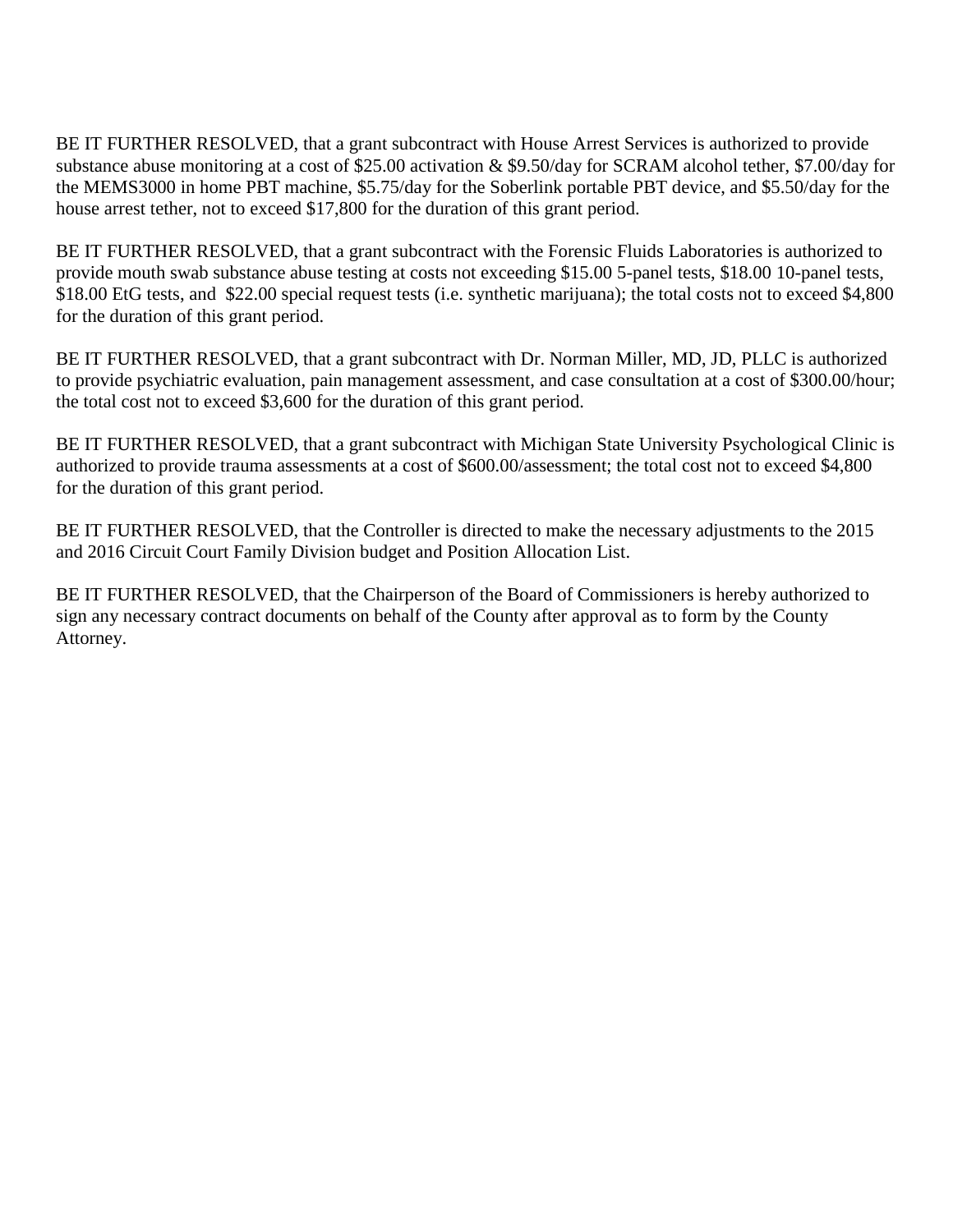## **Agenda Item 2a**

<span id="page-14-0"></span>

| TO:          | Law & Courts Committee                    |
|--------------|-------------------------------------------|
| <b>FROM:</b> | Major Joel Maatman                        |
| DATE:        | September 9, 2015                         |
| RE:          | Retirement Resolution for Sgt. Robert Ott |

Summary of Proposed Action: This resolution will honor retired Sgt. Robert Ott of the Ingham County Sheriff's Office for his dedicated 25 years of law enforcement career protecting the citizens of Ingham County.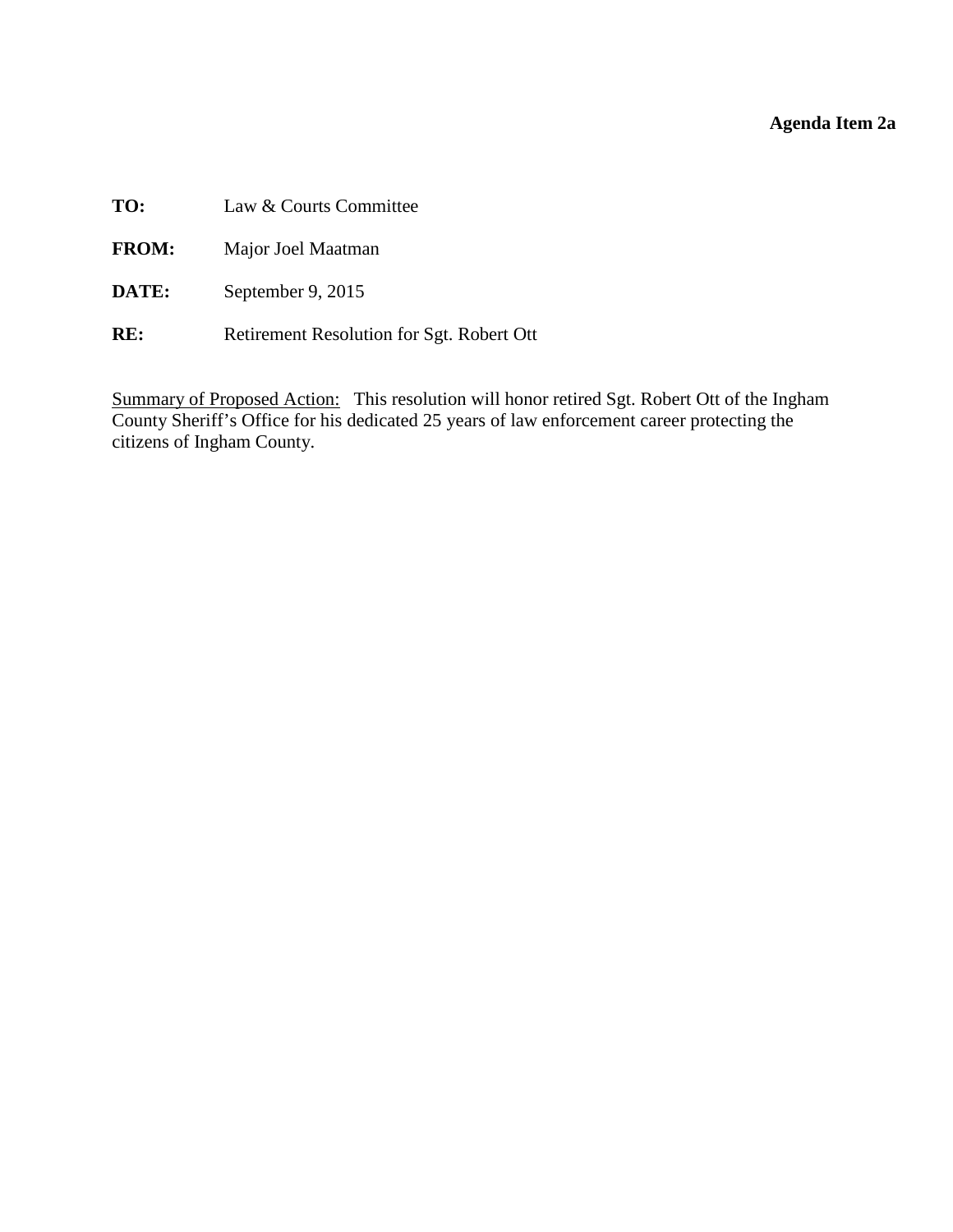Introduced by the Law and Courts Committee of the:

### INGHAM COUNTY BOARD OF COMMISSIONERS

### **RESOLUTION TO HONOR SERGEANT ROBERT OTT OF THE INGHAM COUNTY SHERIFF'S OFFICE**

WHEREAS, Sergeant Robert Ott was hired by the Ingham County Sheriff's Office as a Deputy in November of 1990 and assigned to the Corrections Division working in housing and receiving; and

WHEREAS, in May 1992, Sergeant Ott completed paramedic school and was assigned to evaluate and treat inmates in emergency medical situations within the Corrections facility; and

WHEREAS, in February of 2000, Sergeant Ott was assigned to Staff Services as a training deputy; and

WHEREAS, in September of 2002, Sergeant Ott was promoted to Sergeant and in August of 2004, he was assigned to attend the Lansing Community College Mid–Michigan Police Academy where he graduated in December of 2004; and

WHEREAS, in December 2004, Sergeant Ott was assigned as a Sergeant to the Field Services Division and later supervised and ran the Sheriff's Office Paramedic Program; and

WHEREAS, in June of 2008, Sergeant Ott was assigned as a Sergeant to the Staff Services Division in Emergency Management/Homeland Security where he became certified as a Professional Emergency Manager and started the Methamphetamine Response Team; and

WHEREAS, in March of 2009, Sergeant Ott was assigned as the Sergeant overseeing the Ingham County Sheriff's Office Honor Guard; and

WHEREAS, in September of 2010, Sergeant Ott received the Tri–County Hero Award from the Ingham Regional Healthcare Foundation and in November of 2012, he was named the Emergency Management Coordinator of the year by the Michigan Emergency Management Association; and

WHEREAS, in March of 2014, Sergeant Ott was assigned to the Field Services Division Detective Bureau where he supervised and worked with Detectives on several high profile cases; and

WHEREAS, throughout his career Sergeant Ott was a dedicated employee and well respected by his peers; and

WHEREAS, he was a go to person because of his professionalism, dedication, and his knowledge of the operations of the Ingham County Sheriff's Office; and

WHEREAS, over his 25 year career with the Ingham County Sheriff's Office, Sergeant Ott received numerous Letters of Recognition, Unit Citations, Professional Excellence and Life Saving awards; and

WHEREAS, after 25 years of dedicated service to the citizens of Ingham County, Sergeant Robert Ott is retiring on October 16, 2015.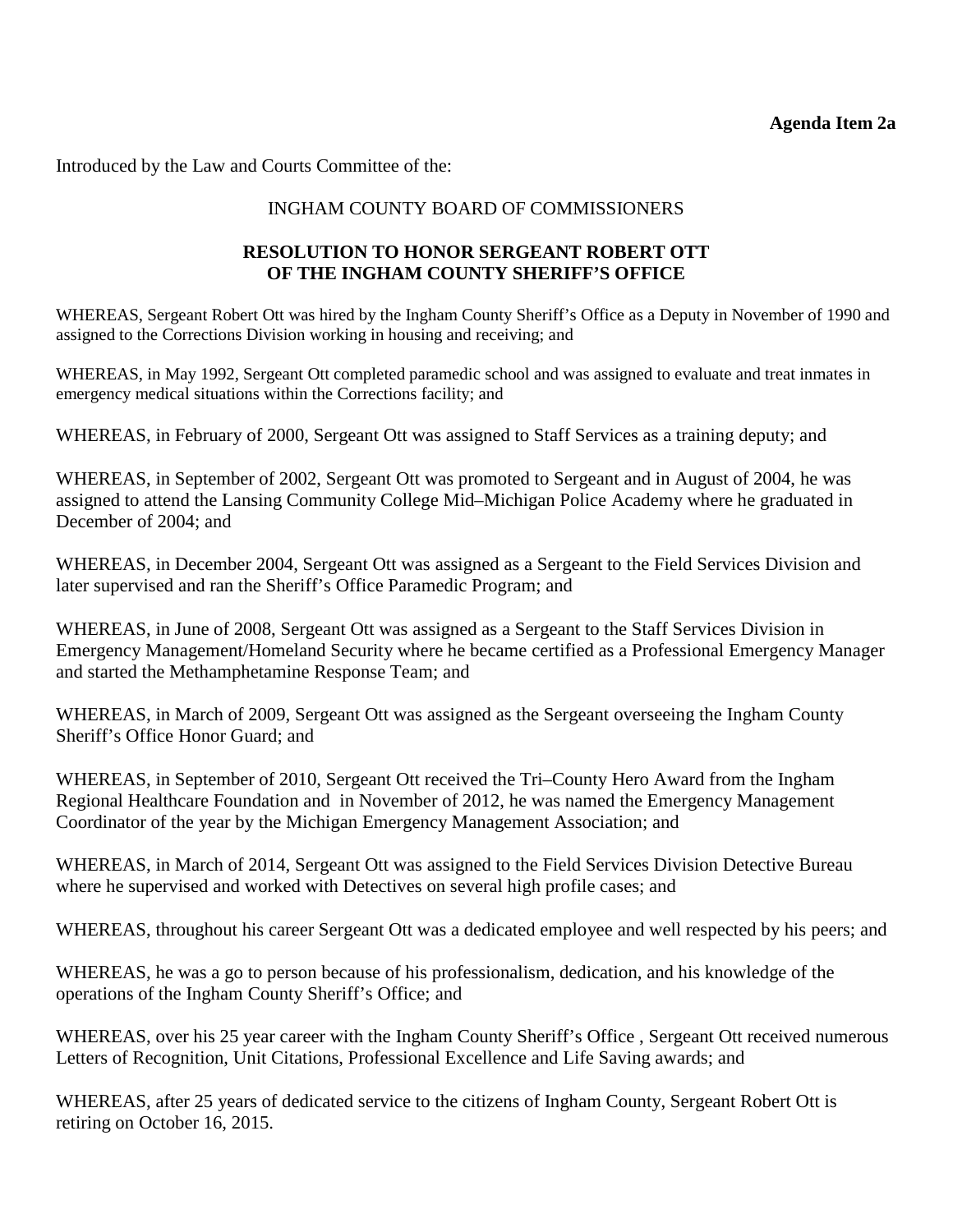THEREFORE IT BE RESOLVED, that the Ingham County Board of Commissioners hereby honor Sergeant Robert Ott for his 25 years of dedicated service to the citizens of Ingham County and wishes him continued success in all of his future endeavors.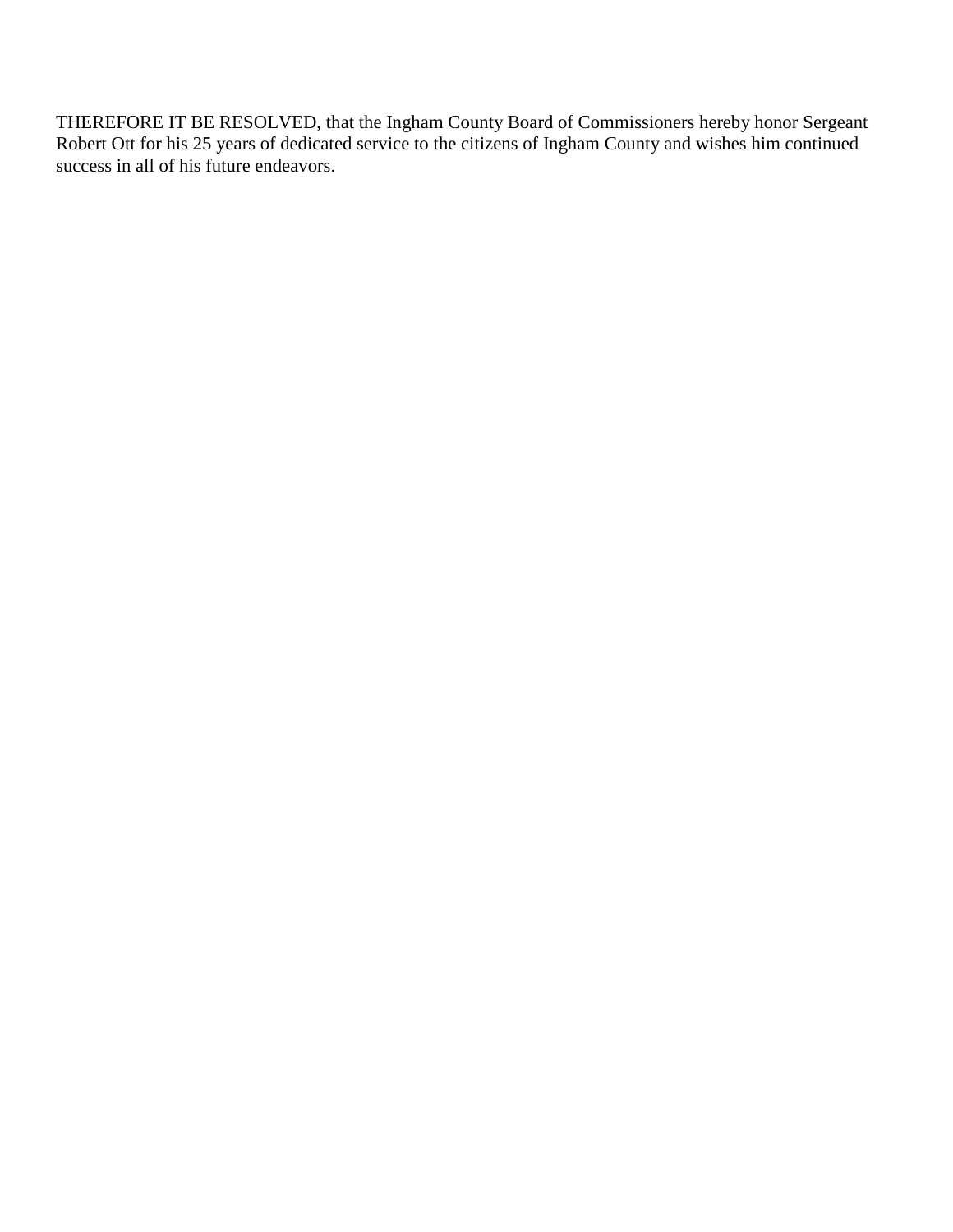### **Agenda Item 2b**

<span id="page-17-0"></span>**TO:** Law & Courts Committee

**FROM:** Major Sam L. Davis

**DATE: September 11<sup>th</sup>, 2015** 

**RE:** Retirement Resolution for Deputy Claude Thomas II

Summary of Proposed Action: This resolution will honor Deputy Claude Thomas II of the Ingham County Sheriff's Office for dedicating 25 years of his of his life to corrections and law enforcement. He served the citizens of Ingham County with the highest possible standards of conduct while respecting the rights of all people.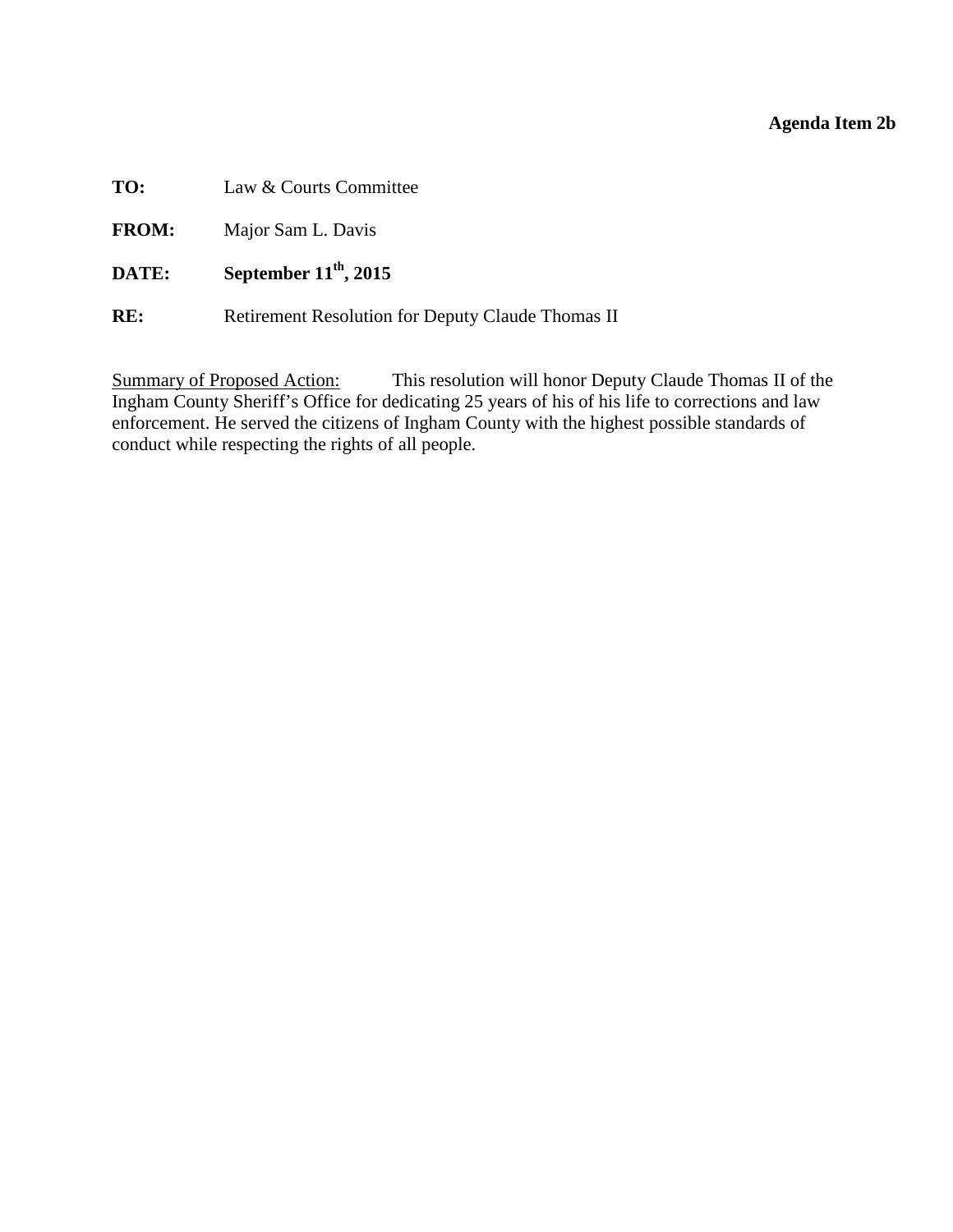Introduced by the Law and Courts Committee:

### INGHAM COUNTY BOARD OF COMMISSIONERS

### **RESOLUTION TO HONOR DEPUTY CLAUDE THOMAS II OF THE INGHAM COUNTY SHERIFF'S OFFICE**

WHEREAS, Deputy Claude Thomas II was hired by the Ingham County Sheriff's Office as a Deputy in 1990 and assigned to the Corrections Division; and

WHEREAS, in 1991, Deputy Claude Thomas graduated from the Michigan Correctional Officers' Training Council (MCOTC) 160 Hour Corrections Academy; and

WHEREAS, in March of 1993, Deputy Claude Thomas was selected to attend the police academy; and

WHEREAS, in January of 1994, Deputy Claude Thomas attended the 54<sup>th</sup> Mid-Michigan Police Academy where he excelled in the physical fitness sections, earning the highest score for the  $54<sup>th</sup>$  Academy on the physical fitness testing, graduating May 9<sup>th</sup>, 1994 and becoming a licensed MCOLES police officer: and

WHEREAS, in May of 1994, Deputy Thomas was assigned as the Probate Court Officer; and

WHEREAS, in 2000, Dep. Thomas was assigned as a Deputy in the Corrections Division; and

WHEREAS, during his tenure in the Corrections Division, Deputy Thomas completed training to become a Hospital Guard which allowed him to transport inmates from within the Corrections Division to local hospitals; and

WHEREAS, throughout his career, Deputy Thomas was a dedicated employee and well respected by his peers; and

WHEREAS, Deputy Claude Thomas maintained a high level of physical fitness throughout his career by participating in numerous physical fitness events including a marathon, numerous 5k runs, 1 mile sprint races across the country, and represented the Ingham County Sheriff's Office in numerous Law Enforcement Torch Run events while serving as a role model of physical fitness for his peers; and

WHEREAS, over his 25 year career with the Ingham County Sheriff's Office, Deputy Claude Thomas received numerous letters of praise and recognition from the Ingham County Sheriff's Office; and

WHEREAS, after 25 years of dedicated service to the citizens of Ingham County, Deputy Claude Thomas will retire on October  $14<sup>th</sup>$ , 2015.

THEREFORE BE IT RESOLVED, that the Ingham County Board of Commissioners hereby honors Deputy Claude Thomas II for his 25 years of dedicated service to the citizens of Ingham County and wishes him continued success in all of his future endeavors.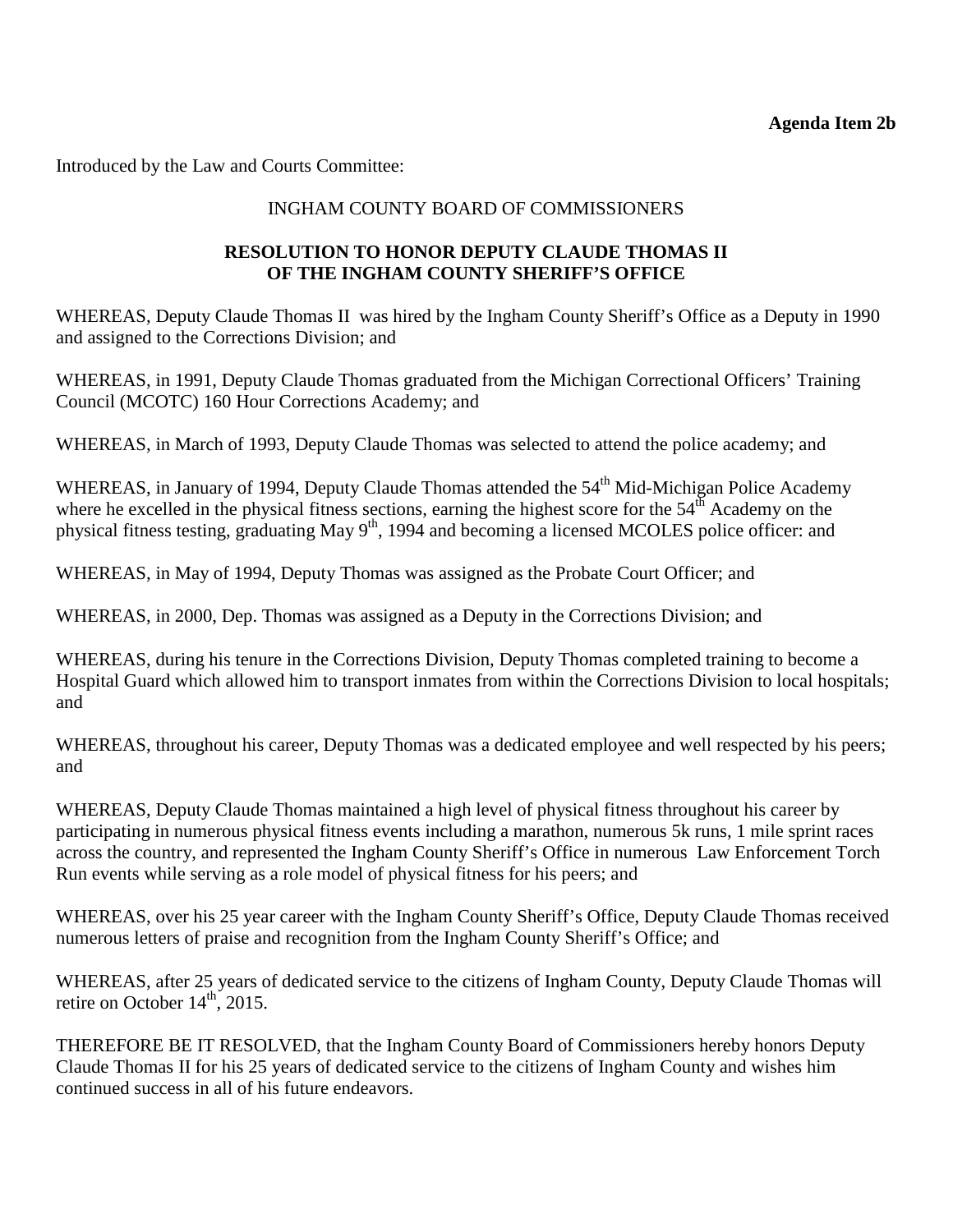#### **Agenda Item 3**

#### <span id="page-19-0"></span>**MEMORANDUM**

| Re:   | Victims of Crime Act – Crime Victim Assistance Grant $2015 - 2016$<br><b>Grant Award</b> |
|-------|------------------------------------------------------------------------------------------|
| Date: | September 20, 2015                                                                       |
| From: | Lisa McCormick, Chief Assistant Prosecutor                                               |
| To:   | Law & Courts and Finance Committees                                                      |

The Victims of Crime Act (VOCA) has awarded the Ingham County Prosecutor's Office \$ 133,900 to provide direct services to victims of crime. In the past years this grant has only funded one full-time position which is the Domestic Violence Coordinator in the amount of approximately \$75,000. The 2016 Budget reflects that amount because we were not aware that we would be award an increase of \$58,900. This increased grant award will allow more funding to victims of crime. The Domestic Violence Coordinator position will be fully funded. There is also an increase in funding to cover training, supplies, transportation costs and interpretation costs.

VOCA also funds direct services, like crisis counseling to victims of sexual abuse and child abuse. This grant award will allow the Ingham County Prosecutor's office to contract with Small Talk Children's Assessment Center who will provide crisis counseling services to victims of sexual assault and severe child abuse.

Crisis Counseling services is currently provided by Small Talk Children's Assessment Center through a VOCA Grant held by the Shiawassee Child Abuse Prevention Council. Due to the growth and size of Small Talk, Shiawassee County determined that they no longer had the ability to partner with Small Talk to provide crisis counseling. When Shiawassee County terminated the relationship, the thought was that Small Talk would apply on its own for VOCA funds. However, it was determined that the VOCA Grant was not being opened up to new grantees until October 1, 2016. Therefore, in order to continue providing services Small Talk Board of Directors approached the Ingham County Prosecutor's Office to contract with Small Talk to provide these services and the VOCA office agreed. There are no additional costs to the county.

The breakdown of the grant award is as follows:

| Salary & Wages:          | \$49698.00   |
|--------------------------|--------------|
| <b>Fringe Benefits</b>   | \$23358.00   |
| Travel                   | \$6972.00    |
| Supplies & Materials     | \$16391.00   |
| Contractual - Small Talk | \$29021.00   |
| <b>Other Expenses</b>    | \$8450.00    |
| <b>Total Grant Award</b> | \$133,890.00 |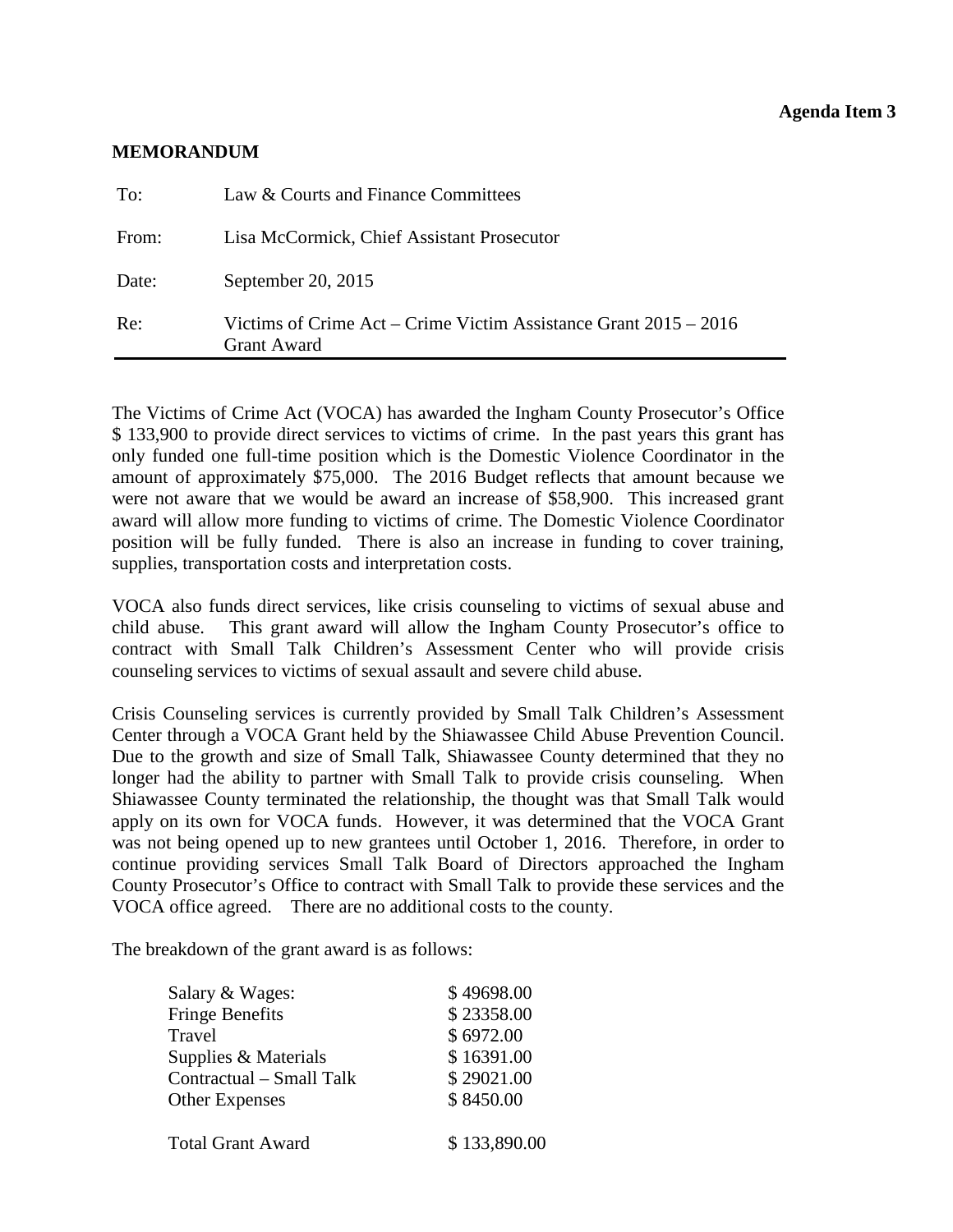Introduced by the Law & Courts and Finance Committees of the:

### INGHAM COUNTY BOARD OF COMMISSIONERS

#### **RESOLUTION TO ACCEPT THE FY 2015/2016 VICTIM OF CRIME ACT, CRIME VICTIM ASSISTANCE GRANT (VOCA) AND ENTER INTO A SUBCONTRACT WITH THE SMALL TALK CHILDREN'S ASSESSMENT CENTER**

WHEREAS, the Ingham County Prosecutor's Office has been approved to receive grant funds up to an amount of \$133,900 from the Victims of Crime Act, Crime Victim Assistance Grant administered by the Michigan Department of Community Health for the fiscal year of October 1, 2015 through September 30, 2016; and

WHEREAS, the grant award of \$133,900 will be broken down as follows: \$73,056.00 of the grant award will fund salary and fringe benefits of a full-time Domestic Violence Coordinator position; and \$29,021.00 of the grant award is for salary and fringe benefits for a crisis counselor for Small Talk Children's Assessment Center; \$6,972.00 will be for training; \$16,391.00 will be for supplies; and \$8,450.00 will be for other expenses like transportation to and from court and interpretation services; and

WHEREAS, the Ingham County Prosecutor's Office has agreed as a condition of this award to provide an in kind local match in the amount of \$16,435.00 worth of volunteer labor not included in the \$133,900 grant award; and

WHEREAS, Small Talk Children's Assessment Center has agreed as a condition of this award to provide a local cash match in the amount of \$17,038.00 in order to provide crisis counseling to children not included in the \$133,900 grant award; and

WHEREAS, the primary goal of the VOCA Grant is to support agency staff who provide direct services to victims of crime in Michigan; and

WHEREAS, continuing the VOCA Grant initially will assist the Ingham County Prosecutor's Office in achieving the goals and objectives of providing services to victims of crime; and

WHEREAS, the subcontractor will provide grant implementation services and participant treatment and services for the 2015 VOCA Grant are willing and able to provide the services that the County requires.

THEREFORE BE IT RESOLVED, that the Ingham County Board of Commissioners accepts an amount up to \$133,900.00 once awarded by the VOCA Grant which begins on October 1, 2015 and ends on September 30, 2016; authorizes continuation of the full-time Domestic Violence Coordinator; and authorizes entering into subcontracts for the 2015/2016 VOCA Grant from October 1, 2015 – September 30, 2016 with Small Talk Children's Assessment Center in the amount of \$29,021.00.

BE IT FURTHER RESOLVED, that the Controller/Administrator is authorized to make any necessary adjustments to the 2015 and 2016 budget and position allocation lists consistent with this resolution.

BE IT FURTHER RESOLVED, that the Board Chairperson is authorized to sign any necessary contracts/subcontracts consistent with this resolution subject to approval as to form by the County Attorney.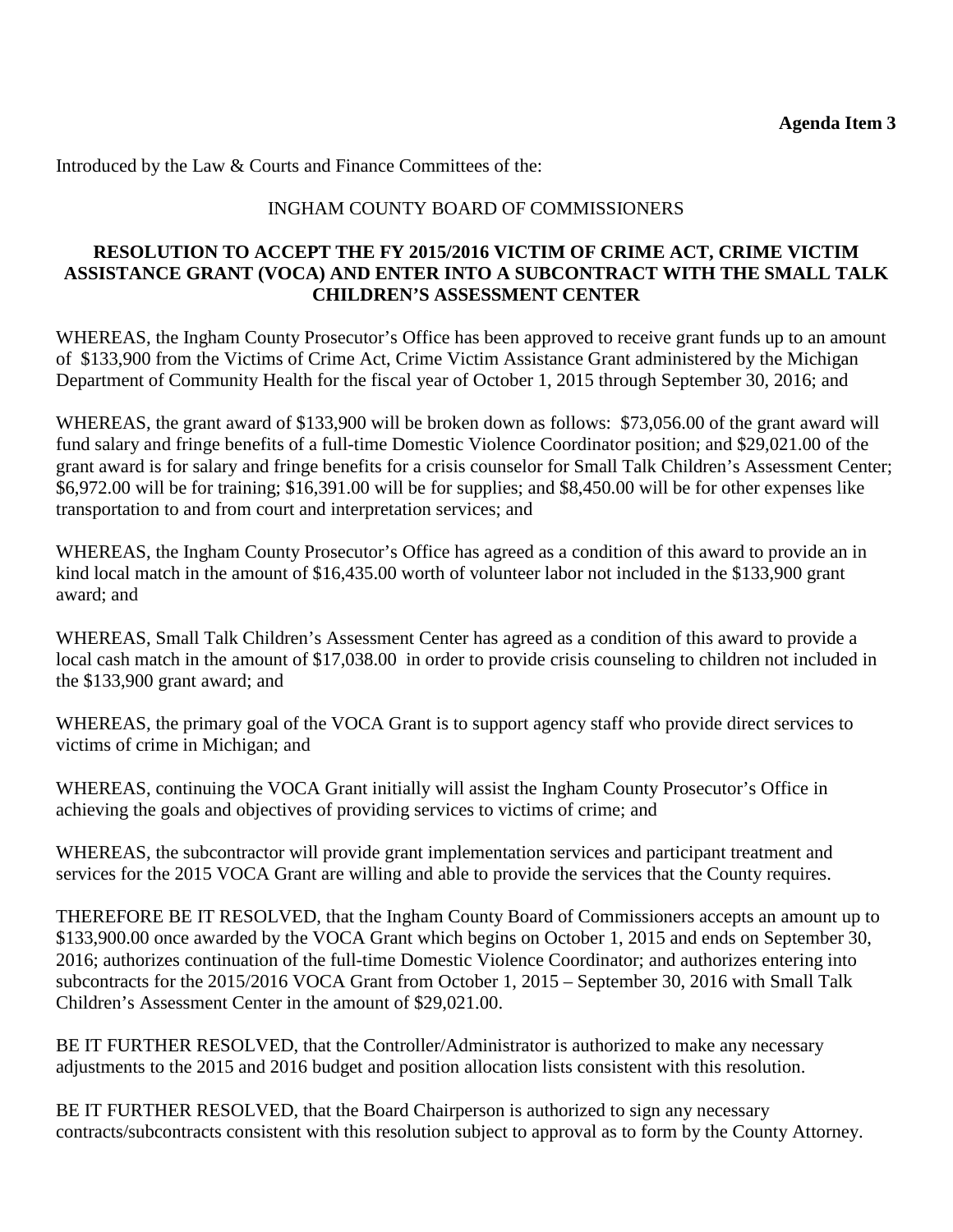#### **Agenda Item 4**

<span id="page-21-0"></span>To: Ingham County Law & Courts and Finance Committees

From: John Neilsen, Deputy Controller

Date: September 26, 2015

Re: Resolution Authorizing 2016 Agreements for Juvenile Justice Community Agencies

This resolution would authorize contracts for the 2016 Juvenile Justice Community Agency Process. The Board of Commissioners previously reserved \$100,000 of the Juvenile Justice Millage (JJM) funds to contract with qualified vendors, to increase the capacity of the county juvenile justice system for the treatment of delinquent and disturbed youth which the County believes to be consistent with the provisions of the millage.

The Law & Courts Committee will hear presentations on the proposed programs and review the applications for these funds before they recommend funding to the Finance Committee and the Board of Commissioners.

Copies of the JJM Community Agencies Applications, Resolution #15-297 "Resolution to Adopt the 2016 Juvenile Justice Community Agency Process Calendar" and other background material were distributed to the Board of Commissioners at their September 22, 2015 meeting per the adopted calendar.

The current 2015 allocation is as follows:

| Child and Family Charities –Nexus Program                        | \$37,287 |
|------------------------------------------------------------------|----------|
| Child and Family Charities – Teen Court                          | \$23,902 |
| <b>Resolution Services Center of Central Michigan</b>            | \$20,811 |
| Small Talk Children's Assessment Center – Sexual Trauma Recovery | \$9,000  |
| (original appropriation reduced from \$18,000)                   | \$91,000 |

For 2016, \$100,000 is available for this purpose, the requests exceed available funds by \$7,282.

For 2016 the individual agency requests for funds are:

| Child and Family Charities – Nexus                    | \$38,351  |
|-------------------------------------------------------|-----------|
| Child and Family Charities - Teen Court               | \$24,393  |
| <b>Resolution Services Center of Central Michigan</b> | \$27,500  |
| <b>Small Talk Children's Assessment Center</b>        | \$17,038  |
|                                                       | \$107,282 |

This resolution is consistent with a Board of Commissioners' 2016 Budget priority objective as adopted by Resolution #15- 297:

- b) A safe community
	- 2. Maximize use of the Juvenile Justice Millage funds to provide the most appropriate communitybased programming for at-risk juveniles and juvenile offenders.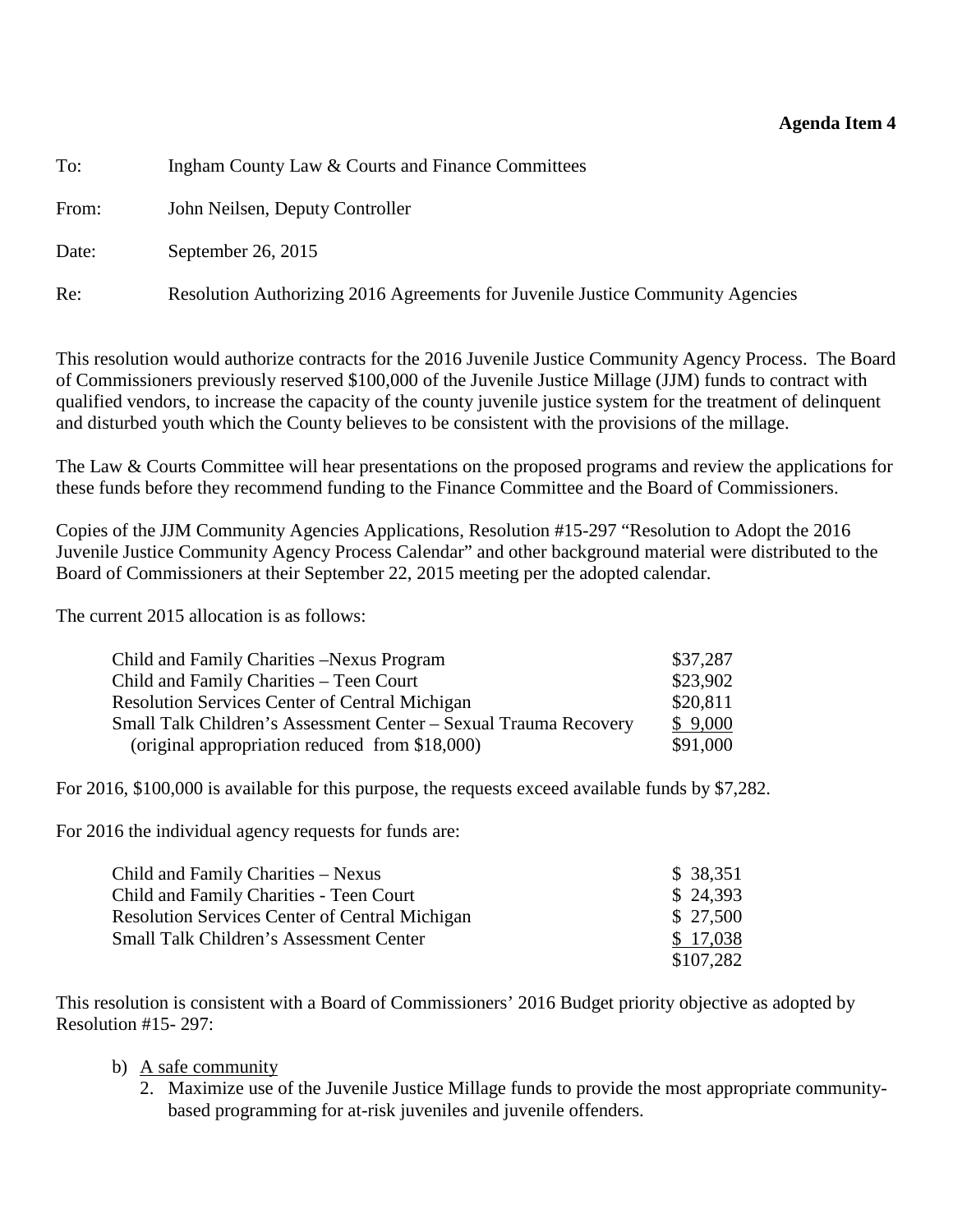Introduced by the Law & Courts and Finance Committees of the:

### INGHAM COUNTY BOARD OF COMMISSIONERS

### **RESOLUTION AUTHORIZING 2016 AGREEMENTS FOR JUVENILE JUSTICE COMMUNITY AGENCIES**

WHEREAS, a Juvenile Justice Millage was approved by the voters of Ingham County in November of 2002, then renewed in 2006 and 2012 for the purpose of funding an increase to Ingham County's capacity to detain and house juveniles who are delinquent or disturbed, and to operate new and existing programs for the treatment of such juveniles; and

WHEREAS, the Ingham County Board of Commissioners established a Juvenile Justice Community Agency Process, through Resolution #15-297 reserving a pool of Juvenile Justice Millage funds, to seek and fund proposals from qualified vendors to increase the capacity of the county juvenile justice system for the treatment of delinquent and disturbed youth which the County believes to be consistent with the provisions of the millage proposal approved by the voters; and

WHEREAS, the County has received applications for the 2016 Juvenile Justice Community Agency process.

THEREFORE BE IT RESOLVED, that the Ingham County Board of Commissioners hereby directs the County Attorney to draft contracts for the period of January 1, 2016 through December 31, 2016, for each Community Agency listed below in accordance with the dollar amounts allocated in the 2016 Budget as stated below, and for the services to Ingham County residents previously approved by the Law & Courts Committee:

| • Child and Family Charities – Nexus Program     | $\mathbb{S}^-$ |
|--------------------------------------------------|----------------|
| • Child and Family Charities - Teen Court        | <sup>\$</sup>  |
| • Resolution Services Center of Central Michigan | <sup>S</sup>   |

• Small Talk Children's Assessment Center  $\sim$  \$

BE IT FURTHER RESOLVED, the Ingham County Board of Commissioners authorizes the Board Chairperson to sign any necessary documents that are consistent with this resolution and approved as to form by the County Attorney.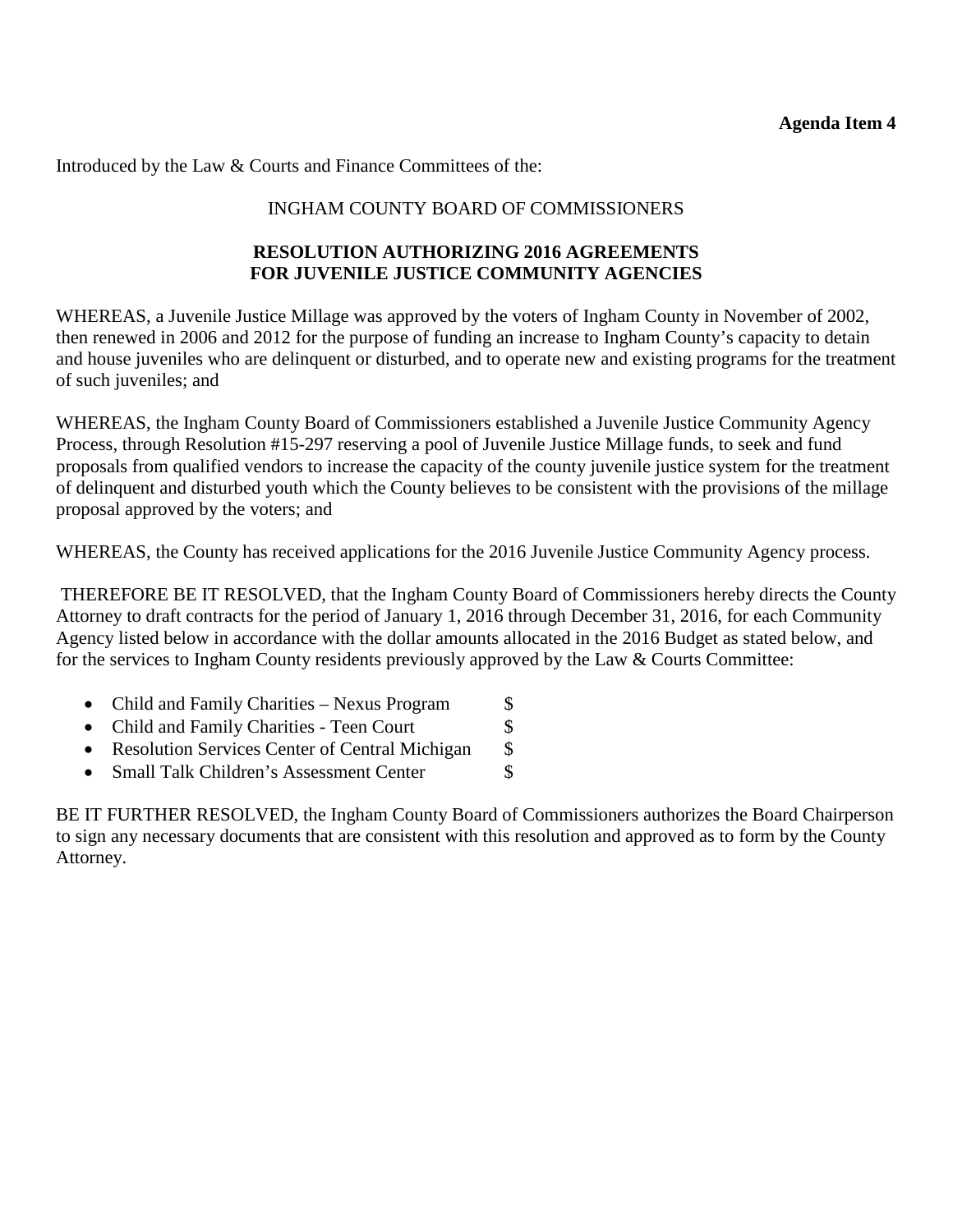### **Agenda Item 5**

<span id="page-23-0"></span>

| To:   | Ingham County Law & Courts Committee                                      |
|-------|---------------------------------------------------------------------------|
| From: | Becky Bennett, Board Coordinator                                          |
| Date: | September 26, 2015                                                        |
| Re:   | Resolution Appointing John Dinon as Ingham County Animal Control Director |

This resolution would approve the unanimous recommendation from the Animal Control Director Search Committee for the selection of John Dinon as Animal Control Director for Ingham County.

Mr. Dinon has accepted the position based on the conditional offer. Standard reference checks and a criminal background check are being conducted by Travis Parsons.

Details such as start date and salary will be provided prior to the Law & Courts meeting.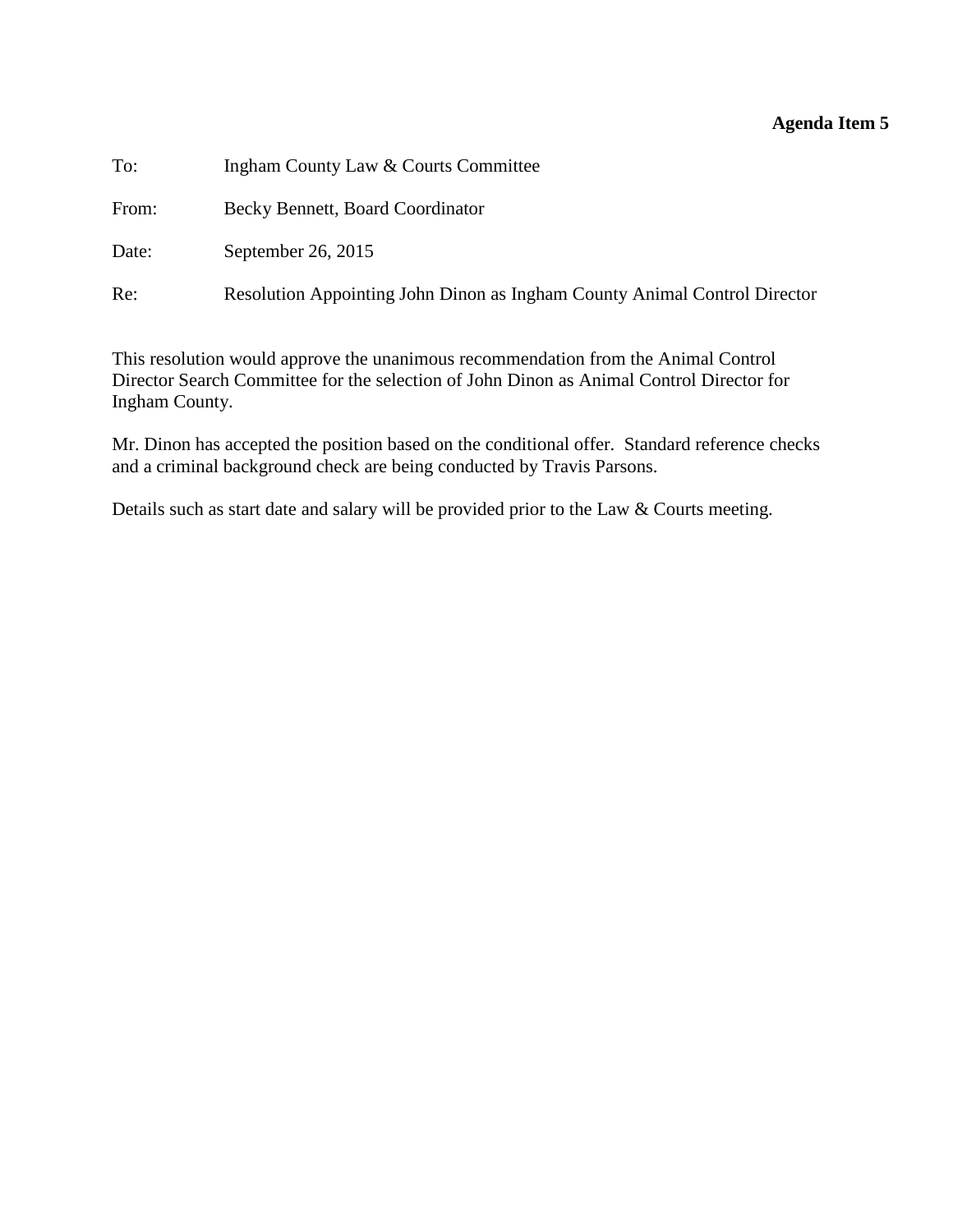Introduced by the Law & Courts Committee of the:

### INGHAM COUNTY BOARD OF COMMISSIONERS

### **RESOLUTION APPOINTING JOHN DINON AS INGHAM COUNTY ANIMAL CONTROL DIRECTOR**

WHEREAS, the position of Animal Control Director was posted and advertised in accordance with Ingham County hiring procedures; and

WHEREAS, applicants were reviewed, screened, and interviews were held by the Animal Control Director Search Committee; and

WHEREAS, the Animal Control Director Search Committee is recommending the selection of John Dinon as Animal Control Director for Ingham County.

THEREFORE BE IT RESOLVED, that the Ingham County Board of Commissioners hereby appoints John Dinon as Ingham County Animal Control Director, effective --------- , 2015.

BE IT FURTHER RESOLVED, that John Dinon will be placed on the current salary schedule for the Animal Control Director at M-12, Step - (---------) with terms of employment and compensation as outlined in the Ingham County Managerial and Confidential Manual.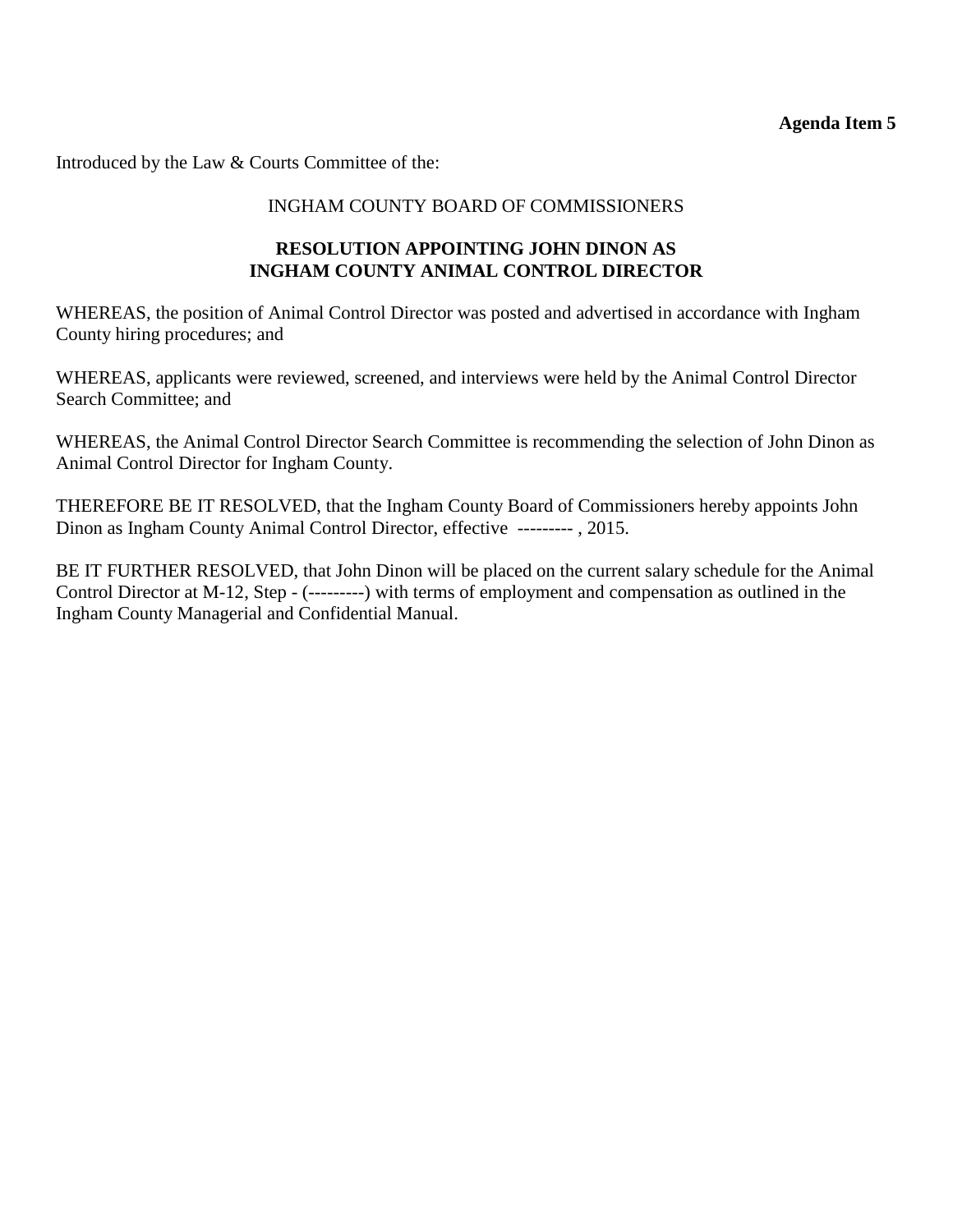#### **Agenda Item 6**

<span id="page-25-0"></span>

| TO:          | Law & Courts and Finance Committees                                                                                                        |
|--------------|--------------------------------------------------------------------------------------------------------------------------------------------|
| <b>FROM:</b> | John L. Neilsen, Chief Deputy Controller                                                                                                   |
| DATE:        | September 23, 2015                                                                                                                         |
| RE:          | Organizational Assessment of the Ingham County 9-1-1 Central Dispatch Center<br><b>Additional Facilitation Services Contract Amendment</b> |

Commissioners:

The Law & Courts Committee has had several discussions during the past couple of years about ways we can improve the Ingham County 9-1-1 Central Dispatch Center since it began operations in June of 2012. In addition, our Director has reported frequently to the Committee to keep Commissioners apprised on the various challenges the 9-1-1 Center has had to reach full staffing, reduce overtime, improve technology, and address labor issues.

Towards that end, Ingham County approved a proposal by an independent consultant to conduct an Internal Organizational Assessment of the Ingham County 9-1-1 Central Dispatch Center. That assessment was spearheaded by Dr. Julie Brockman, Associate Professor of the Michigan State University School of Human Resources and Labor Relations. The Internal Organizational Assessment has been completed and was presented to the Law & Courts Committee at their September 10, 2015 meeting. That report was also previously sent to all Commissioners and employees at the 9-1-1 Center.

One of the key recommendations was for a facilitator to work with the joint Labor/ Management team to start enacting the recommendations and to identify by priority the top issues to focus on.

I have prepared a resolution for your consideration to authorize a contract amendment with the Michigan State University School of Human Resources and Labor Relations for Dr. Brockman to provide these Facilitation services at cost not to exceed \$ 6,500.

I recommend your approval.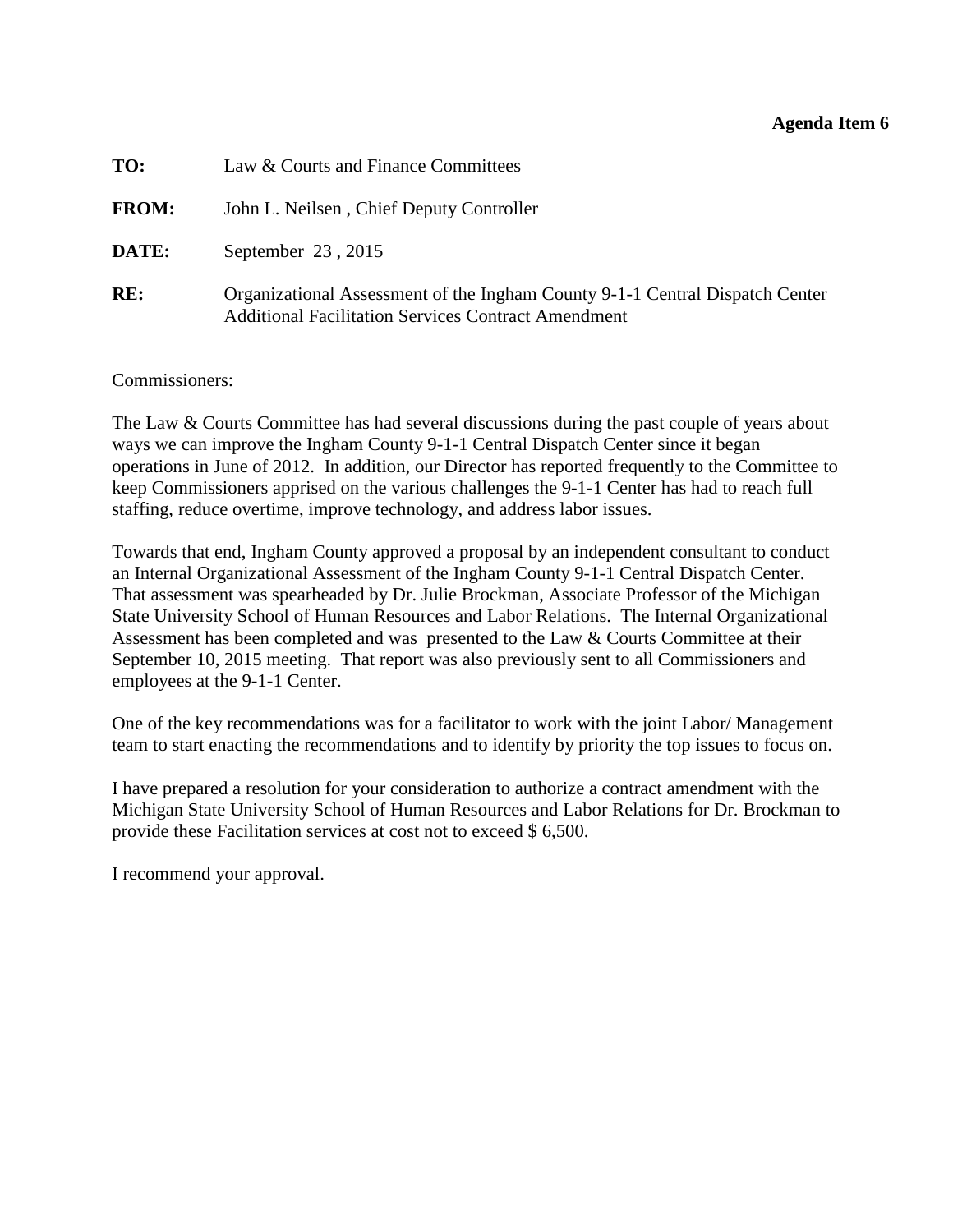#### **EXHIBIT A- STATEMENT OF WORK**

### **2015 Proposed Timeline and Estimated Cost:**

| <b>Date</b> | <b>Activity</b>                                    | <b>Estimated Cost</b> |
|-------------|----------------------------------------------------|-----------------------|
| October     | Agenda preparation and facilitation of four 2 hour | \$2000                |
|             | meetings with the Joint Leadership Team            |                       |
| November    | Agenda preparation and facilitation of four 2 hour | \$2000                |
|             | meetings with the Joint Leadership Team            |                       |
| December    | Agenda preparation and facilitation of five 2 hour | \$2500                |
|             | meetings with the Joint Leadership Team            |                       |
|             |                                                    |                       |

## **Proposal presented by:**

Dr. Julie Brockman Associate Professor School of Human Resources and Labor Relations 368 Farm Lane #416 Michigan State University East Lansing, MI 48824 [brockma4@msu.edu](mailto:brockma4@msu.edu) 517.432.4772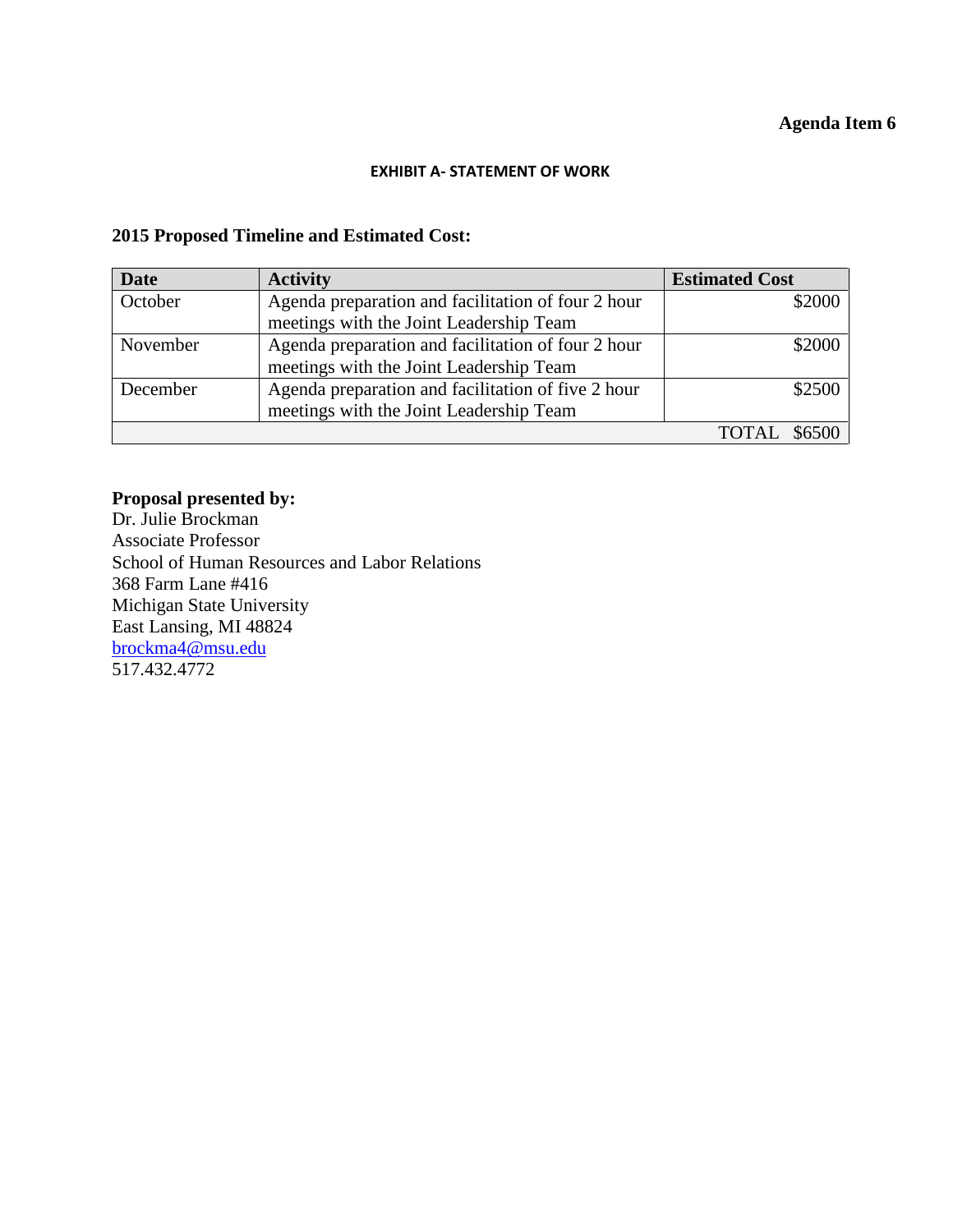Introduced by the Law & Courts and Finance Committees of the:

### INGHAM COUNTY BOARD OF COMMISSIONERS

### **RESOLUTION TO AUTHORIZE A CONTRACT AMENDMENT WITH THE MICHIGAN STATE UNIVERSITY SCHOOL OF HUMAN RESOURCES AND LABOR RELATIONS TO CONDUCT FACILITATION SERVICES AT THE INGHAM COUNTY 9-1-1 CENTRAL DISPATCH CENTER**

WHEREAS, the Ingham County Board of Commissioners operates the Ingham County 9-1-1 Central Dispatch Center; and

WHEREAS, the Ingham County Board of Commissioners authorized a contract with the Michigan State University School of Human Resources and Labor Relations to conduct an Internal Organizational Assessment of the Ingham County 9-1-1 Central Dispatch Center; and

WHEREAS, the Internal Organizational Assessment of the Ingham County 9-1-1 Central Dispatch Center has been completed and presented to the Board of Commissioners and 9-1-1 Center employees; and

WHEREAS, one of the key recommendations from the report was for a facilitator to work with the joint Labor/ Management team to start enacting the recommendations and to identify by priority the top issues to focus on; and

WHEREAS, the Michigan State University School of Human Resources and Labor Relations is willing and able to provide these Facilitation services.

THEREFORE BE IT RESOLVED, that the Ingham County Board of Commissioners hereby authorizes a contract amendment with the Michigan State University School of Human Resources and Labor Relations to provide additional facilitation services to supplement their Internal Organizational Assessment of the Ingham County 9-1-1 Central Dispatch Center for an additional cost not to exceed \$6,500.

BE IT FURTHER RESOLVED, that the Controller/Administrator is authorized to transfer up to \$6,500 from the 2015 Ingham County Contingency Fund to the Controller's budget for this purpose.

BE IT FURTHER RESOLVED, that the Ingham County Board of Commissioners authorizes the Board Chair to sign any necessary contract/purchase order documents that are consistent with this resolution and approved as to form by the County Attorney.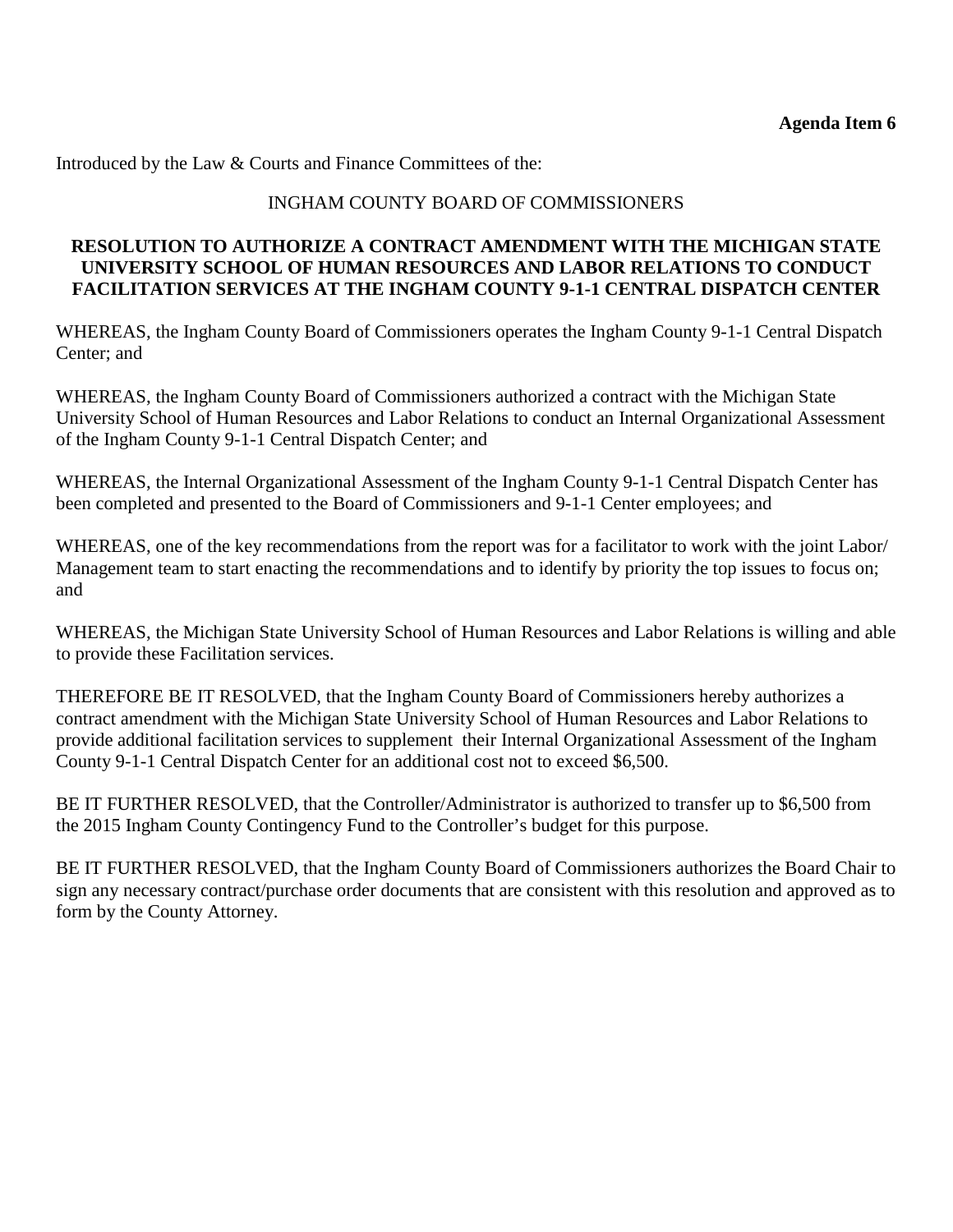

August 31, 2015.

Dear Family Court Judges, Family Court Administrators and County Treasurers:

Please find attached the state ward chargeback rates for calendar year 2016.

The Youth Rehabilitation Services Act, MCL 803.301 et seq., requires that the Department "prescribe the liability of counties for the cost of services for state wards." The Department has determined that the attached rates will be effective for calendar year 2016, effective January 1, 2016. These rates shall remain in effect until the next scheduled revision in 2017.

Each county will continue to be charged one-half of the appropriate per diem costs for care provided to a state ward. There is no chargeback for Title IV-E funded youth placements.

The Department is making every effort to contain the cost of care for youth placed in State facilities. We are making every effort to keep the chargeback rate as low as possible, including aggressive cost containment, consolidation of administrative functions, cost effective tangible goods contracts and reduction in fixed costs.

Medical costs incurred for individual youth that are over and above routine medical care will continue to be billed directly and are not included in the per diem cost. Routine medical care consists of services such as routine physical exams, dental exams, first aid and over the counter medications for common ailments. Any nonroutine medical costs for an individual youth will be billed to the county with Court jurisdiction over the youth resulting in commitment to DHS under the Youth Rehabilitation Services Act. This change is in keeping with MCL 803.305(1), which requires that "the county from which the public ward is committed is liable to the state for 50% of the cost of his or her care". Attributing non-routine medical costs to the county of commitment will help lower the daily cost for all youth and assign additional medical costs only to the youth in need of such services.

**NICK LYON** 

**DIRECTOR** 

**RICK SNYDER GOVERNOR** 

 $\mathbf{C}$  is  $\mathbf{C}$  .

DEPARTMENT OF HEALTH AND HUMAN SERVICES LANSING

**STATE OF MICHIGAN** 

RECEIVED AUG 51 2015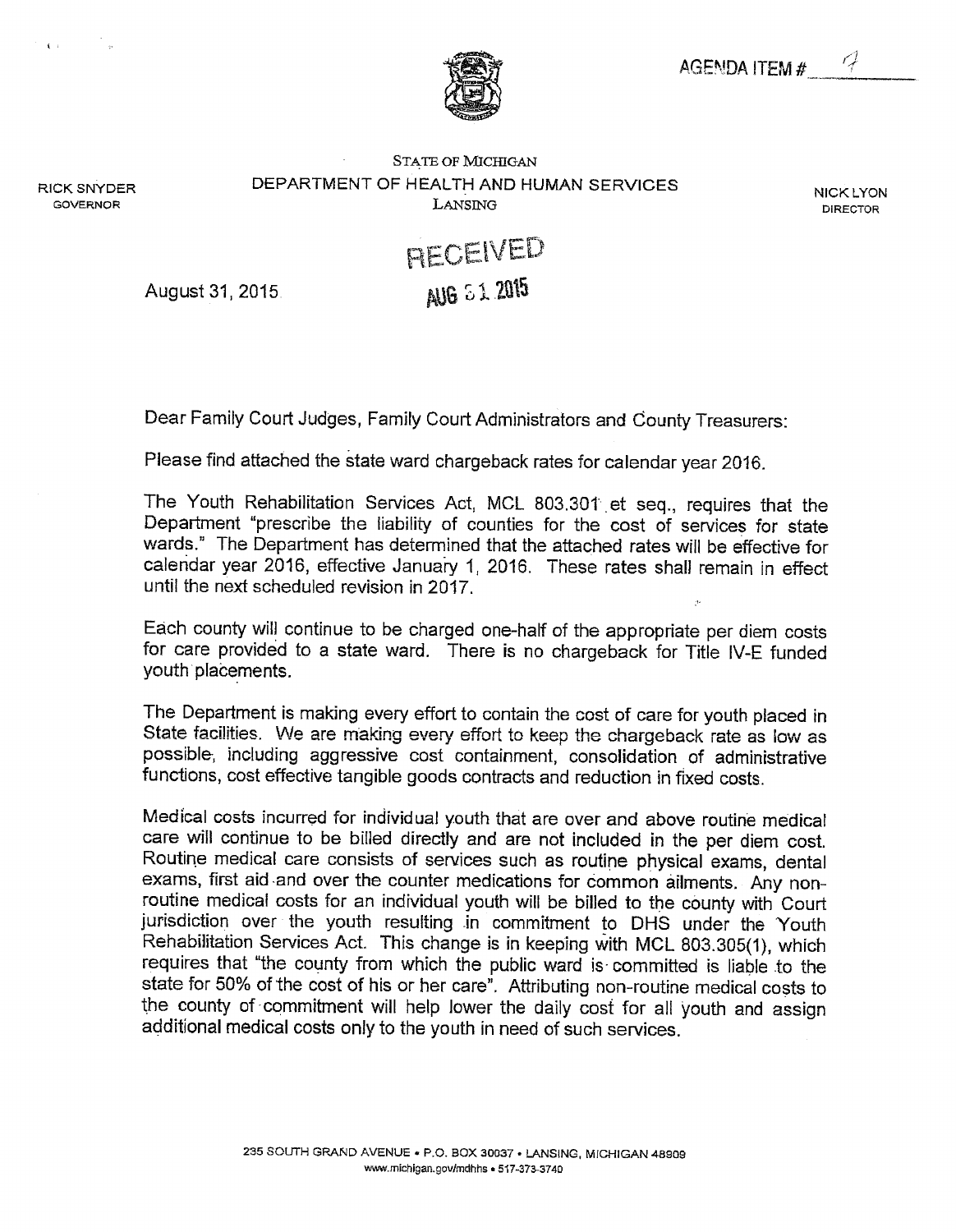If you have any questions regarding the chargeback rates, please contact Herman<br>McCall, Director, Juvenile Justice Programs at (517) 335-3489.

Sincerely,

 $\epsilon$ 

 $\bar{\psi}$  ,

 $\sim$ 

**fr1** 

Steve Yager, Executive Director<br>Children's Services Agency

Attachment cc: MDHHS Local Office Directors